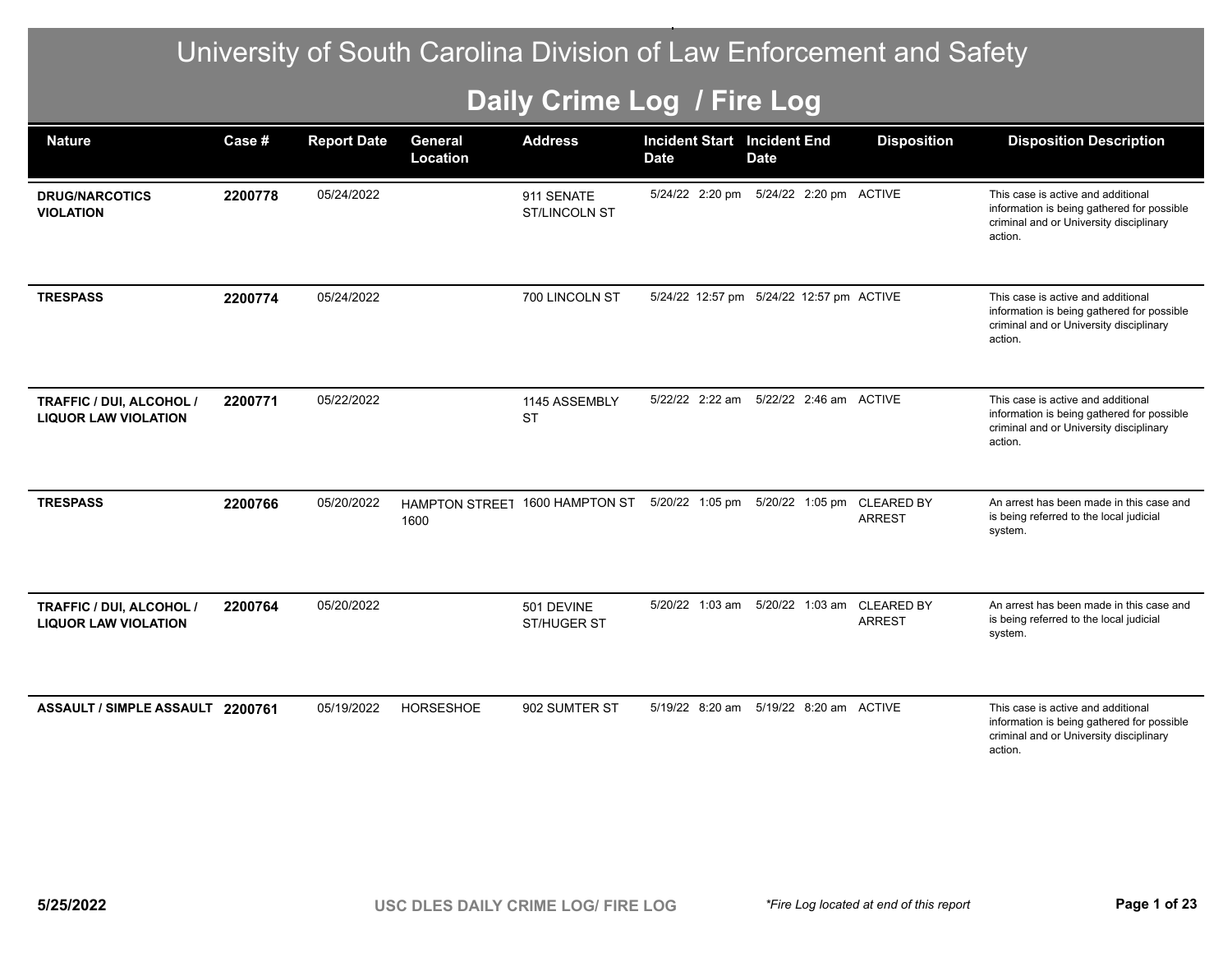| <b>Nature</b>                                                                                                   | Case #  | <b>Report Date</b> | General<br>Location                           | <b>Address</b>                          | <b>Incident Start Incident End</b><br><b>Date</b> | <b>Date</b>                                  | <b>Disposition</b>                                                  | <b>Disposition Description</b>                                                                                                                                                                                                                                 |
|-----------------------------------------------------------------------------------------------------------------|---------|--------------------|-----------------------------------------------|-----------------------------------------|---------------------------------------------------|----------------------------------------------|---------------------------------------------------------------------|----------------------------------------------------------------------------------------------------------------------------------------------------------------------------------------------------------------------------------------------------------------|
| VANDALISM / DESTRUCTION 2200757<br>OF PROPERTY                                                                  |         | 05/18/2022         | DAVIS COLLEGE                                 | 1501 GREENE ST                          |                                                   | 5/17/22 4:00 pm 5/18/22 11:20 am ACTIVE      |                                                                     | This case is active and additional<br>information is being gathered for possible<br>criminal and or University disciplinary<br>action.                                                                                                                         |
| <b>DRUG/NARCOTICS</b><br><b>VIOLATION, DRUG</b><br><b>EQUIPMENT VIOLATIONS,</b><br><b>WEAPON LAW VIOLATIONS</b> | 2200755 | 05/18/2022         |                                               | <b>130 BULL</b><br>ST/WHALEY ST         |                                                   | 5/17/22 11:36 pm 5/17/22 11:36 pm CLEARED BY | <b>ARREST</b>                                                       | An arrest has been made in this case and<br>is being referred to the local judicial<br>system.                                                                                                                                                                 |
| <b>VANDALISM / DESTRUCTION</b><br>OF PROPERTY                                                                   | 2200752 | 05/17/2022         | FACILITIES CENTE 743 GREENE ST                |                                         |                                                   | 5/11/22 12:00 pm 5/17/22 2:00 pm             | <b>ADMINISTRATIVELY</b><br><b>CLOSED</b>                            | This incident is not being followed up on<br>at this time either because there is not<br>enough information to move forward or<br>this type of case does not require<br>additional action. At any time this case<br>could be referred for additional action if |
| <b>ALL OTHER OFFENSES</b>                                                                                       | 2200751 | 05/17/2022         | HAMPTON STREET 1415 HENDERSON<br><b>ANNEX</b> | <b>ST</b>                               |                                                   | 5/16/22 12:00 am 5/17/22 12:55 pm ACTIVE     |                                                                     | This case is active and additional<br>information is being gathered for possible<br>criminal and or University disciplinary<br>action.                                                                                                                         |
| <b>ANIMAL COMPLAINT</b>                                                                                         | 2200749 | 05/16/2022         | <b>BARNWELL</b><br><b>COLLEGE</b>             | 1512 PENDLETON<br><b>ST</b>             |                                                   |                                              | 5/16/22 11:14 am 5/16/22 11:14 am ADMINISTRATIVELY<br><b>CLOSED</b> | This incident is not being followed up on<br>at this time either because there is not<br>enough information to move forward or<br>this type of case does not require<br>additional action. At any time this case<br>could be referred for additional action if |
| <b>DRUG/NARCOTICS</b><br><b>VIOLATION</b>                                                                       | 2200748 | 05/16/2022         |                                               | 342 S ASSEMBLY<br><b>ST/FERGUSON ST</b> | 5/16/22 4:55 am                                   | 5/16/22 4:55 am                              | ADMINISTRATIVELY<br><b>CLOSED</b>                                   | This incident is not being followed up on<br>at this time either because there is not<br>enough information to move forward or<br>this type of case does not require<br>additional action. At any time this case<br>could be referred for additional action if |
| <b>ALL OTHER OFFENSES</b>                                                                                       | 2200746 | 05/15/2022         |                                               | 162 ASSEMBLY<br>ST/WHALEY ST            |                                                   | 5/15/22 10:13 am 5/15/22 10:13 am CLEARED BY | <b>ARREST</b>                                                       | An arrest has been made in this case and<br>is being referred to the local judicial<br>system.                                                                                                                                                                 |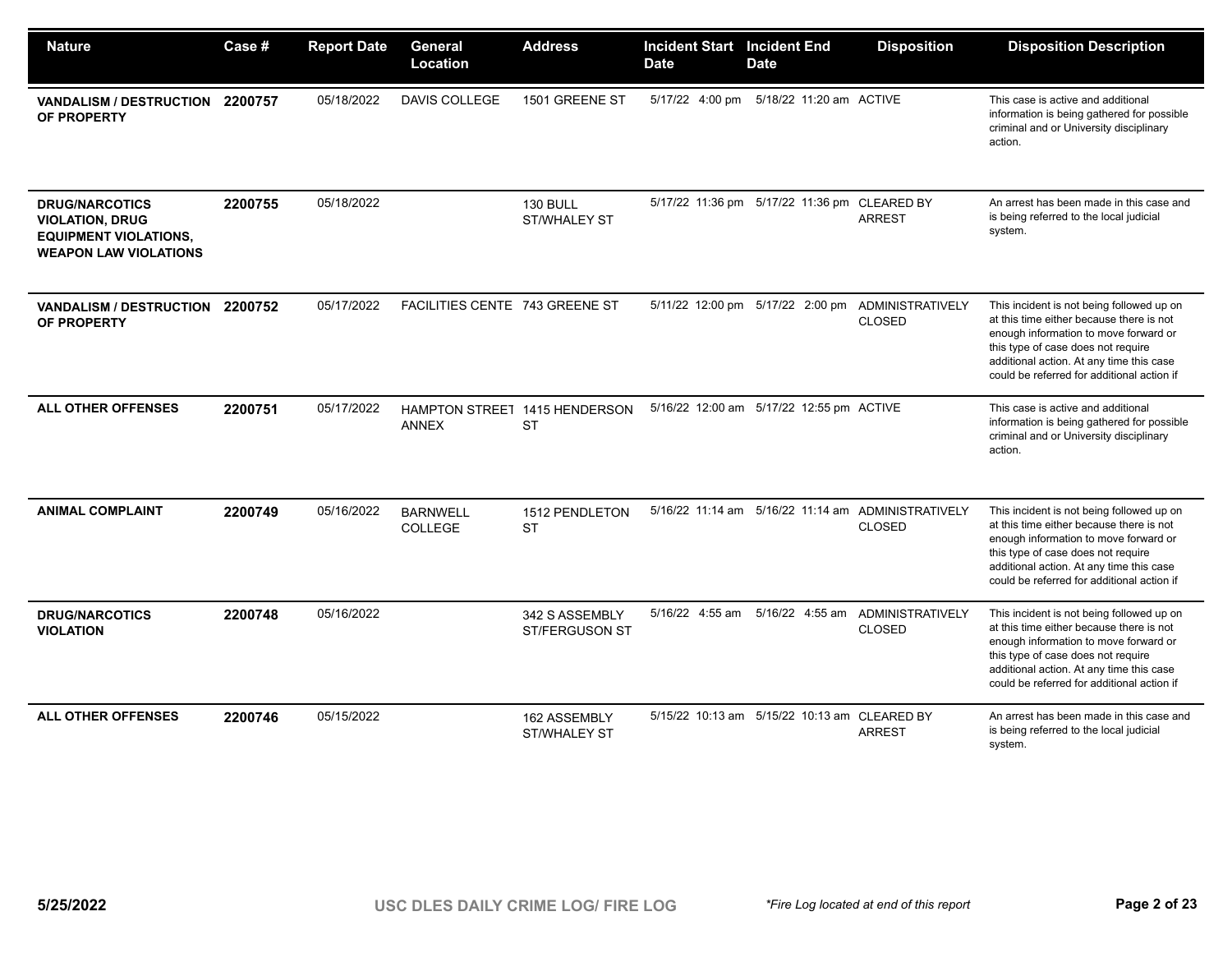| <b>Nature</b>                                                                            | Case #  | <b>Report Date</b> | General<br>Location                               | <b>Address</b>                     | <b>Incident Start Incident End</b><br><b>Date</b> | <b>Date</b>                                | <b>Disposition</b>                                                  | <b>Disposition Description</b>                                                                                                                                                                                                                                 |
|------------------------------------------------------------------------------------------|---------|--------------------|---------------------------------------------------|------------------------------------|---------------------------------------------------|--------------------------------------------|---------------------------------------------------------------------|----------------------------------------------------------------------------------------------------------------------------------------------------------------------------------------------------------------------------------------------------------------|
| <b>DRUG/NARCOTICS</b><br><b>VIOLATION</b>                                                | 2200744 | 05/15/2022         |                                                   | 799 LINCOLN<br><b>ST/GREENE ST</b> |                                                   |                                            | 5/15/22 12:28 am 5/15/22 12:28 am ADMINISTRATIVELY<br><b>CLOSED</b> | This incident is not being followed up on<br>at this time either because there is not<br>enough information to move forward or<br>this type of case does not require<br>additional action. At any time this case<br>could be referred for additional action if |
| <b>DRUG/NARCOTICS</b><br><b>VIOLATION, DRUG</b><br><b>EQUIPMENT VIOLATIONS</b>           | 2200743 | 05/14/2022         |                                                   | 650 PICKENS<br><b>ST/GREENE ST</b> |                                                   |                                            | 5/14/22 11:04 pm 5/14/22 11:04 pm ADMINISTRATIVELY<br><b>CLOSED</b> | This incident is not being followed up on<br>at this time either because there is not<br>enough information to move forward or<br>this type of case does not require<br>additional action. At any time this case<br>could be referred for additional action if |
| <b>LARCENY/THEFT FROM</b><br><b>BUILDING</b>                                             | 2200742 | 05/14/2022         | SWEARINGEN<br><b>ENGINEERING</b><br><b>CENTER</b> | 315 MAIN ST                        | 5/14/22 5:32 pm                                   | 5/14/22 5:44 pm                            | <b>CLEARED BY</b><br><b>ARREST</b>                                  | An arrest has been made in this case and<br>is being referred to the local judicial<br>system.                                                                                                                                                                 |
| <b>DRUG EQUIPMENT</b><br><b>VIOLATIONS,</b><br><b>DRUG/NARCOTICS</b><br><b>VIOLATION</b> | 2200740 | 05/14/2022         |                                                   | 2250 GERVAIS<br>ST/OAK ST          |                                                   |                                            | 5/14/22 12:19 am 5/14/22 12:19 am ADMINISTRATIVELY<br><b>CLOSED</b> | This incident is not being followed up on<br>at this time either because there is not<br>enough information to move forward or<br>this type of case does not require<br>additional action. At any time this case<br>could be referred for additional action if |
| <b>DRUG/NARCOTICS</b><br><b>VIOLATION</b>                                                | 2200739 | 05/13/2022         |                                                   | <b>1199 MAIN</b><br>ST/GERVAIS ST  |                                                   |                                            | 5/13/22 11:46 pm 5/13/22 11:46 pm ADMINISTRATIVELY<br><b>CLOSED</b> | This incident is not being followed up on<br>at this time either because there is not<br>enough information to move forward or<br>this type of case does not require<br>additional action. At any time this case<br>could be referred for additional action if |
| <b>DRUG/NARCOTICS</b><br><b>VIOLATION</b>                                                | 2200738 | 05/13/2022         |                                                   | 1400 ELMWOOD<br><b>AVE</b>         |                                                   |                                            | 5/13/22 11:01 pm 5/13/22 11:01 pm ADMINISTRATIVELY<br><b>CLOSED</b> | This incident is not being followed up on<br>at this time either because there is not<br>enough information to move forward or<br>this type of case does not require<br>additional action. At any time this case<br>could be referred for additional action if |
| <b>DRUG/NARCOTICS</b><br><b>VIOLATION</b>                                                | 2200734 | 05/13/2022         |                                                   | <b>1199 MAIN</b><br>ST/GERVAIS ST  |                                                   | 5/13/22 1:31 am 5/13/22 1:31 am CLEARED BY | <b>ARREST</b>                                                       | An arrest has been made in this case and<br>is being referred to the local judicial<br>system.                                                                                                                                                                 |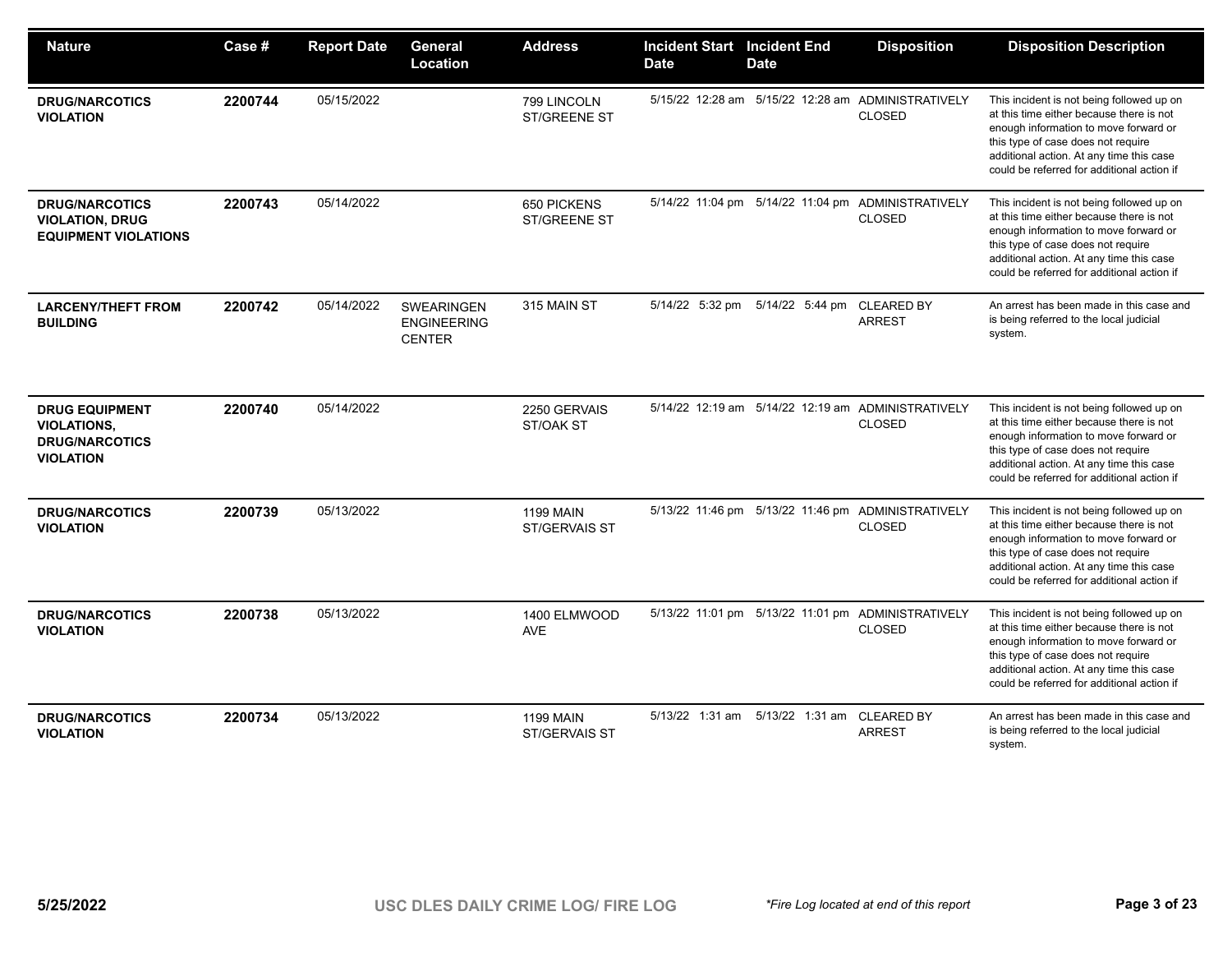| <b>Nature</b>                                         | <b>Case #</b> | <b>Report Date</b> | General<br>Location                          | <b>Address</b>                                      | <b>Incident Start Incident End</b><br><b>Date</b> | <b>Date</b>                     | <b>Disposition</b>                                                  | <b>Disposition Description</b>                                                                                                                                                                                                                                 |
|-------------------------------------------------------|---------------|--------------------|----------------------------------------------|-----------------------------------------------------|---------------------------------------------------|---------------------------------|---------------------------------------------------------------------|----------------------------------------------------------------------------------------------------------------------------------------------------------------------------------------------------------------------------------------------------------------|
| <b>LARCENY/THEFT FROM</b><br><b>BUILDING</b>          | 2200733       | 05/12/2022         |                                              | 1525 SENATE ST                                      |                                                   | 5/12/22 5:42 pm 5/12/22 5:42 pm | ADMINISTRATIVELY<br><b>CLOSED</b>                                   | This incident is not being followed up on<br>at this time either because there is not<br>enough information to move forward or<br>this type of case does not require<br>additional action. At any time this case<br>could be referred for additional action if |
| <b>LARCENY/THEFT FROM</b><br><b>BUILDING</b>          | 2200732       | 05/12/2022         |                                              | 1501 SENATE<br><b>STREET</b>                        |                                                   | 5/10/22 4:00 pm 5/12/22 7:30 am | ADMINISTRATIVELY<br><b>CLOSED</b>                                   | This incident is not being followed up on<br>at this time either because there is not<br>enough information to move forward or<br>this type of case does not require<br>additional action. At any time this case<br>could be referred for additional action if |
| <b>RESISTING ARREST, ALL</b><br><b>OTHER OFFENSES</b> | 2200729       | 05/11/2022         |                                              | <b>941 MAIN</b><br>ST/PENDLETON ST                  | 5/11/22 5:43 pm                                   | 5/11/22 5:43 pm CLEARED BY      | <b>ARREST</b>                                                       | An arrest has been made in this case and<br>is being referred to the local judicial<br>system.                                                                                                                                                                 |
| <b>ALL OTHER OFFENSES</b>                             | 2200728       | 05/11/2022         |                                              | 936 SUMTER<br>ST/PENDLETON ST                       | 5/11/22 1:41 pm                                   | 5/11/22 1:41 pm                 | <b>CLEARED BY</b><br><b>ARREST</b>                                  | An arrest has been made in this case and<br>is being referred to the local judicial<br>system.                                                                                                                                                                 |
| <b>DRUG/NARCOTICS</b><br><b>VIOLATION</b>             | 2200726       | 05/10/2022         |                                              | 1031 BLUFF<br><b>RD/NATIONAL</b><br><b>GUARD RD</b> |                                                   |                                 | 5/10/22 11:22 pm 5/10/22 11:22 pm ADMINISTRATIVELY<br><b>CLOSED</b> | This incident is not being followed up on<br>at this time either because there is not<br>enough information to move forward or<br>this type of case does not require<br>additional action. At any time this case<br>could be referred for additional action if |
| VANDALISM / DESTRUCTION 2200723<br>OF PROPERTY        |               | 05/09/2022         | <b>EAST QUAD</b>                             | 1400 BLOSSOM ST 5/3/22 12:00 am                     |                                                   | 5/4/22 10:00 am                 | <b>ACTIVE</b>                                                       | This case is active and additional<br>information is being gathered for possible<br>criminal and or University disciplinary<br>action.                                                                                                                         |
| VANDALISM / DESTRUCTION 2200721<br>OF PROPERTY        |               | 05/09/2022         | HORIZON PARKING 519 MAIN ST<br><b>GARAGE</b> |                                                     | 5/9/22 11:12 am                                   | 5/9/22 11:12 am                 | <b>ADMINISTRATIVELY</b><br><b>CLOSED</b>                            | This incident is not being followed up on<br>at this time either because there is not<br>enough information to move forward or<br>this type of case does not require<br>additional action. At any time this case<br>could be referred for additional action if |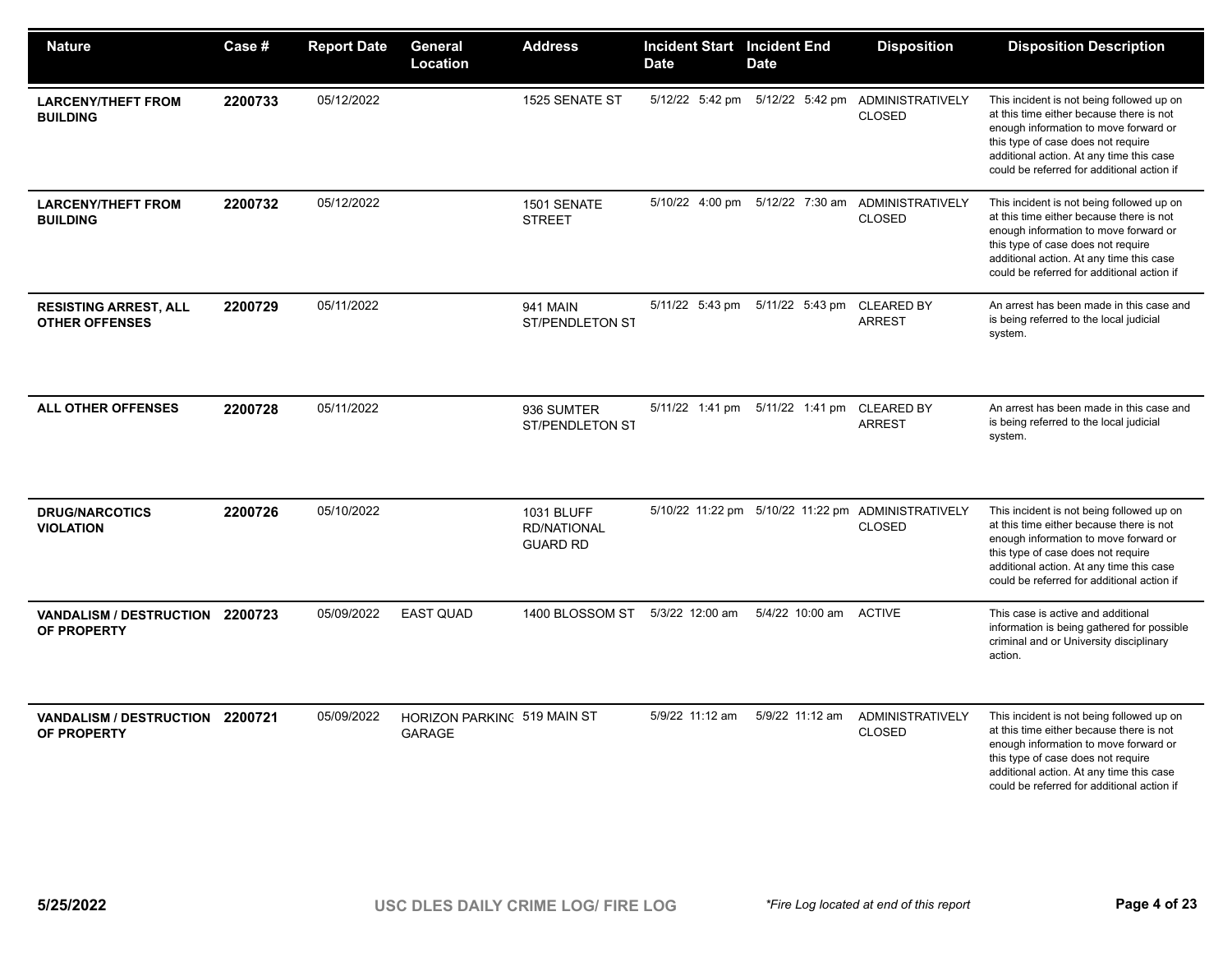| <b>Nature</b>                                               | Case #  | <b>Report Date</b> | General<br><b>Location</b>                     | <b>Address</b>                      | <b>Incident Start</b><br><b>Date</b> | <b>Incident End</b><br><b>Date</b> | <b>Disposition</b>                       | <b>Disposition Description</b>                                                                                                                                                                                                                                 |
|-------------------------------------------------------------|---------|--------------------|------------------------------------------------|-------------------------------------|--------------------------------------|------------------------------------|------------------------------------------|----------------------------------------------------------------------------------------------------------------------------------------------------------------------------------------------------------------------------------------------------------------|
| <b>BURGLARY/B&amp;E</b>                                     | 2200720 | 05/09/2022         | <b>JONES PHYSICAL</b><br><b>SCIENCE CENTER</b> | 712 MAIN ST                         | 5/5/22 6:00 pm                       | 5/9/22 8:13 am                     | <b>ACTIVE</b>                            | This case is active and additional<br>information is being gathered for possible<br>criminal and or University disciplinary<br>action.                                                                                                                         |
| <b>TRAFFIC / DUI</b>                                        | 2200719 | 05/09/2022         |                                                | 430 LAUREL<br>ST/HUGER ST           | 5/9/22 1:57 am                       | 5/9/22 4:09 am                     | <b>CLEARED BY</b><br><b>ARREST</b>       | An arrest has been made in this case and<br>is being referred to the local judicial<br>system.                                                                                                                                                                 |
| TRAFFIC / DUI,<br><b>DRUG/NARCOTICS</b><br><b>VIOLATION</b> | 2200718 | 05/09/2022         |                                                | 833 GERVAIS<br><b>ST/LINCOLN ST</b> | 5/9/22 12:00 am                      | 5/9/22 12:00 am                    | <b>CLEARED BY</b><br><b>ARREST</b>       | An arrest has been made in this case and<br>is being referred to the local judicial<br>system.                                                                                                                                                                 |
| <b>DRUG/NARCOTICS</b><br><b>VIOLATION</b>                   | 2200717 | 05/08/2022         |                                                | 830 ASSEMBLY ST                     | 5/8/22 11:32 pm                      | 5/8/22 11:32 pm                    | <b>ADMINISTRATIVELY</b><br><b>CLOSED</b> | This incident is not being followed up on<br>at this time either because there is not<br>enough information to move forward or<br>this type of case does not require<br>additional action. At any time this case<br>could be referred for additional action if |
| VANDALISM / DESTRUCTION 2200715<br>OF PROPERTY              |         | 05/08/2022         |                                                | 1243 BLOSSOM<br><b>ST/SUMTER ST</b> | 5/8/22 5:56 pm                       | 5/8/22 5:56 pm                     | ADMINISTRATIVELY<br><b>CLOSED</b>        | This incident is not being followed up on<br>at this time either because there is not<br>enough information to move forward or<br>this type of case does not require<br>additional action. At any time this case<br>could be referred for additional action if |
| <b>DRUG/NARCOTICS</b><br><b>VIOLATION</b>                   | 2200713 | 05/08/2022         |                                                | 2250 GERVAIS<br>ST/OAK ST           | 5/7/22 10:49 pm                      | 5/7/22 10:49 pm                    | <b>ADMINISTRATIVELY</b><br><b>CLOSED</b> | This incident is not being followed up on<br>at this time either because there is not<br>enough information to move forward or<br>this type of case does not require<br>additional action. At any time this case<br>could be referred for additional action if |
| <b>DRUG/NARCOTICS</b><br><b>VIOLATION</b>                   | 2200712 | 05/08/2022         |                                                | 561 SUPERIOR<br>ST/S BULL ST        | 5/7/22 10:22 pm                      | 5/7/22 10:22 pm                    | ADMINISTRATIVELY<br><b>CLOSED</b>        | This incident is not being followed up on<br>at this time either because there is not<br>enough information to move forward or<br>this type of case does not require<br>additional action. At any time this case<br>could be referred for additional action if |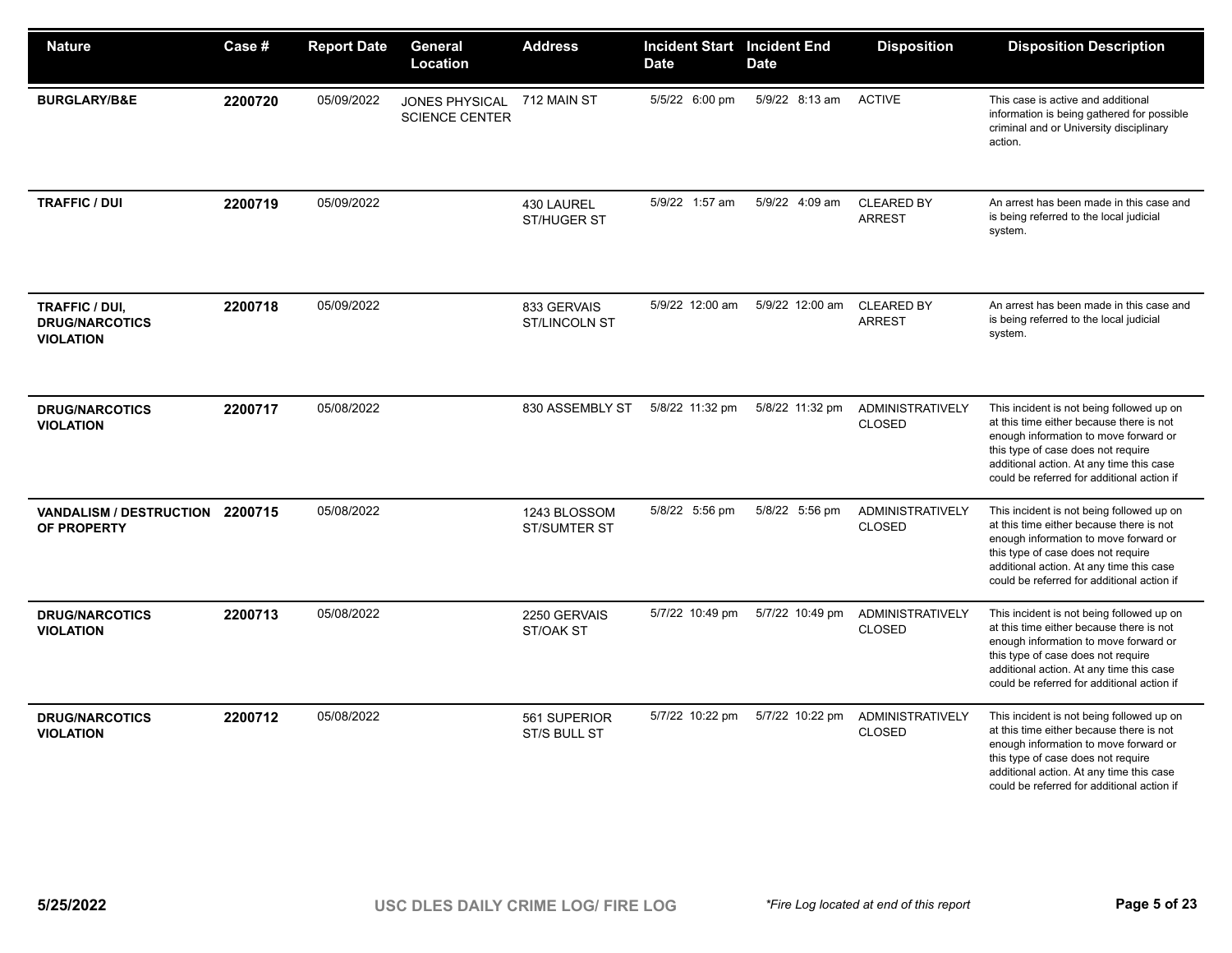| <b>Nature</b>                                                                                                 | Case #  | <b>Report Date</b> | General<br>Location                        | <b>Address</b>              | <b>Incident Start</b> Incident End<br><b>Date</b> | <b>Date</b>    | <b>Disposition</b>                 | <b>Disposition Description</b>                                                                                                                                                                                                                                 |
|---------------------------------------------------------------------------------------------------------------|---------|--------------------|--------------------------------------------|-----------------------------|---------------------------------------------------|----------------|------------------------------------|----------------------------------------------------------------------------------------------------------------------------------------------------------------------------------------------------------------------------------------------------------------|
| <b>TRAFFIC / DUI</b>                                                                                          | 2200709 | 05/07/2022         |                                            | 1439 ASSEMBLY<br><b>ST</b>  | 5/7/22 2:05 am                                    | 5/7/22 2:05 am | <b>CLEARED BY</b><br><b>ARREST</b> | An arrest has been made in this case and<br>is being referred to the local judicial<br>system.                                                                                                                                                                 |
| <b>TRAFFIC / DUI</b>                                                                                          | 2200710 | 05/07/2022         |                                            | 417 S ASSEMBLY<br><b>ST</b> | 5/7/22 1:00 am                                    | 5/7/22 2:00 am | <b>CLEARED BY</b><br><b>ARREST</b> | An arrest has been made in this case and<br>is being referred to the local judicial<br>system.                                                                                                                                                                 |
| <b>FRAUD - CREDIT CARD/ATM</b>                                                                                | 2200708 | 05/06/2022         | <b>KOGER CENTER</b><br><b>FOR THE ARTS</b> | 1051 GREENE ST              | 5/6/22 9:34 pm                                    | 5/6/22 9:34 pm | <b>ACTIVE</b>                      | This case is active and additional<br>information is being gathered for possible<br>criminal and or University disciplinary<br>action.                                                                                                                         |
| <b>LARCENY/ALL OTHER</b>                                                                                      | 2200707 | 05/06/2022         | <b>KOGER CENTER</b><br>FOR THE ARTS        | 1051 GREENE ST              | 5/6/22 9:08 pm                                    | 5/6/22 9:08 pm | <b>ACTIVE</b>                      | This case is active and additional<br>information is being gathered for possible<br>criminal and or University disciplinary<br>action.                                                                                                                         |
| ASSAULT / SIMPLE ASSAULT 2200706                                                                              |         | 05/06/2022         | <b>DISCOVERY</b><br>PARKING GARAGE         | 821 PARK ST                 | 5/6/22 2:47 pm                                    | 5/6/22 2:47 pm | <b>ACTIVE</b>                      | This case is active and additional<br>information is being gathered for possible<br>criminal and or University disciplinary<br>action.                                                                                                                         |
| <b>POSSESSION STOLEN</b><br><b>PROPERTY, DRUG EQUIPMEN</b><br><b>VIOLATIONS, ALL OTHER</b><br><b>OFFENSES</b> | 2200700 | 05/05/2022         |                                            | 1550 GERVAIS<br>ST/BULL ST  | 5/5/22 5:58 pm                                    | 5/5/22 7:13 pm | <b>CLEARED BY</b><br><b>ARREST</b> | An arrest has been made in this case and<br>is being referred to the local judicial<br>system.                                                                                                                                                                 |
| <b>DRUG/NARCOTICS</b><br><b>VIOLATION</b>                                                                     | 2200692 | 05/05/2022         |                                            | 1800 GERVAIS ST             | 5/5/22 1:25 am                                    | 5/5/22 1:25 am | ADMINISTRATIVELY<br><b>CLOSED</b>  | This incident is not being followed up on<br>at this time either because there is not<br>enough information to move forward or<br>this type of case does not require<br>additional action. At any time this case<br>could be referred for additional action if |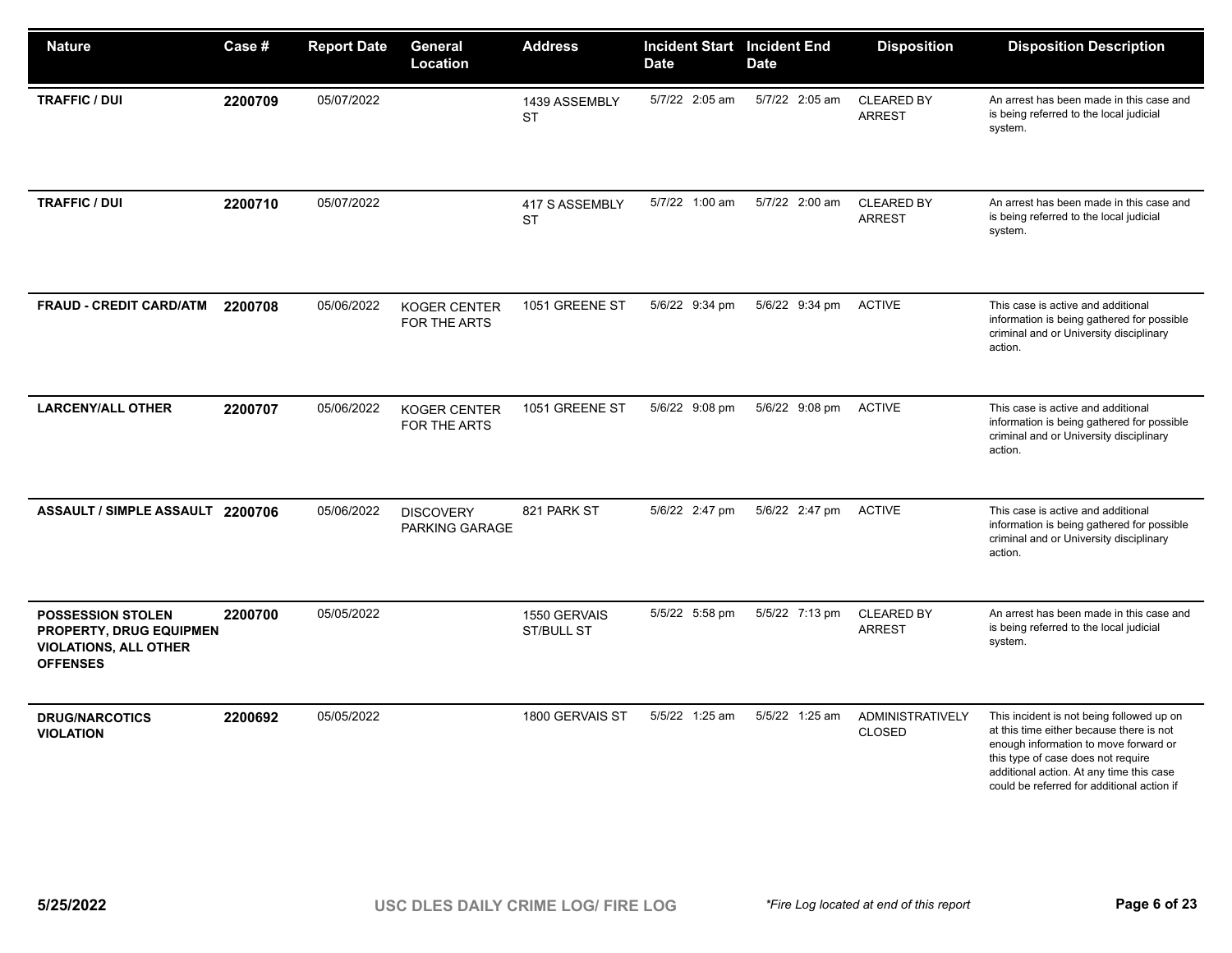| <b>Nature</b>                                                                  | Case#   | <b>Report Date</b> | General<br>Location                         | <b>Address</b>                    | <b>Incident Start</b><br><b>Date</b> | <b>Incident End</b><br><b>Date</b> | <b>Disposition</b>                       | <b>Disposition Description</b>                                                                                                                                                                                                                                 |
|--------------------------------------------------------------------------------|---------|--------------------|---------------------------------------------|-----------------------------------|--------------------------------------|------------------------------------|------------------------------------------|----------------------------------------------------------------------------------------------------------------------------------------------------------------------------------------------------------------------------------------------------------------|
| <b>DRUG/NARCOTICS</b><br><b>VIOLATION, WEAPON LAW</b><br><b>VIOLATIONS</b>     | 2200690 | 05/04/2022         |                                             | 1730 HUGER<br><b>ST/LAUREL ST</b> | 5/4/22 12:53 am                      | 5/4/22 2:09 am                     | <b>CLEARED BY</b><br><b>ARREST</b>       | An arrest has been made in this case and<br>is being referred to the local judicial<br>system.                                                                                                                                                                 |
| <b>LARCENY/THEFT FROM</b><br><b>VEHICLE</b>                                    | 2200688 | 05/03/2022         | PARKING GARAGE                              | BLOSSOM STREET 1300 BLOSSOM ST    | 5/2/22 3:00 pm                       | 5/3/22 4:30 pm                     | <b>ACTIVE</b>                            | This case is active and additional<br>information is being gathered for possible<br>criminal and or University disciplinary<br>action.                                                                                                                         |
| <b>DRUG/NARCOTICS</b><br><b>VIOLATION, DRUG</b><br><b>EQUIPMENT VIOLATIONS</b> | 2200687 | 05/03/2022         |                                             | 231 ASSEMBLY<br>ST/CATAWBA ST     | 5/3/22 4:50 pm                       | 5/3/22 4:50 pm                     | ADMINISTRATIVELY<br><b>CLOSED</b>        | This incident is not being followed up on<br>at this time either because there is not<br>enough information to move forward or<br>this type of case does not require<br>additional action. At any time this case<br>could be referred for additional action if |
| <b>DRUG/NARCOTICS</b><br><b>VIOLATION</b>                                      | 2200685 | 05/03/2022         |                                             | 2633 DEVINE ST                    | 5/2/22 10:45 pm                      | 5/2/22 11:08 pm                    | ADMINISTRATIVELY<br><b>CLOSED</b>        | This incident is not being followed up on<br>at this time either because there is not<br>enough information to move forward or<br>this type of case does not require<br>additional action. At any time this case<br>could be referred for additional action if |
| HARASSMENT - TELEPHONE 2200682<br>/ELECTRONIC                                  |         | 05/02/2022         |                                             | 1050 SOUTHERN<br>DR               |                                      | 4/28/22 10:00 pm 5/2/22 7:59 am    | <b>ADMINISTRATIVELY</b><br><b>CLOSED</b> | This incident is not being followed up on<br>at this time either because there is not<br>enough information to move forward or<br>this type of case does not require<br>additional action. At any time this case<br>could be referred for additional action if |
| <b>DRUG/NARCOTICS</b><br><b>VIOLATION, DRUG</b><br><b>EQUIPMENT VIOLATIONS</b> | 2200680 | 05/01/2022         |                                             | 101 KILBOURNE RI 5/1/22 11:56 am  |                                      | 5/1/22 11:56 am                    | <b>CLEARED BY</b><br><b>ARREST</b>       | An arrest has been made in this case and<br>is being referred to the local judicial<br>system.                                                                                                                                                                 |
| <b>DRUG/NARCOTICS</b><br><b>VIOLATION, DRUG</b><br><b>EQUIPMENT VIOLATIONS</b> | 2200679 | 05/01/2022         | BAND AND DANCE 324 SUMTER ST<br><b>HALL</b> |                                   | $5/1/22$ 11:02 am                    | 5/1/22 11:02 am                    | <b>CLEARED BY</b><br><b>ARREST</b>       | An arrest has been made in this case and<br>is being referred to the local judicial<br>system.                                                                                                                                                                 |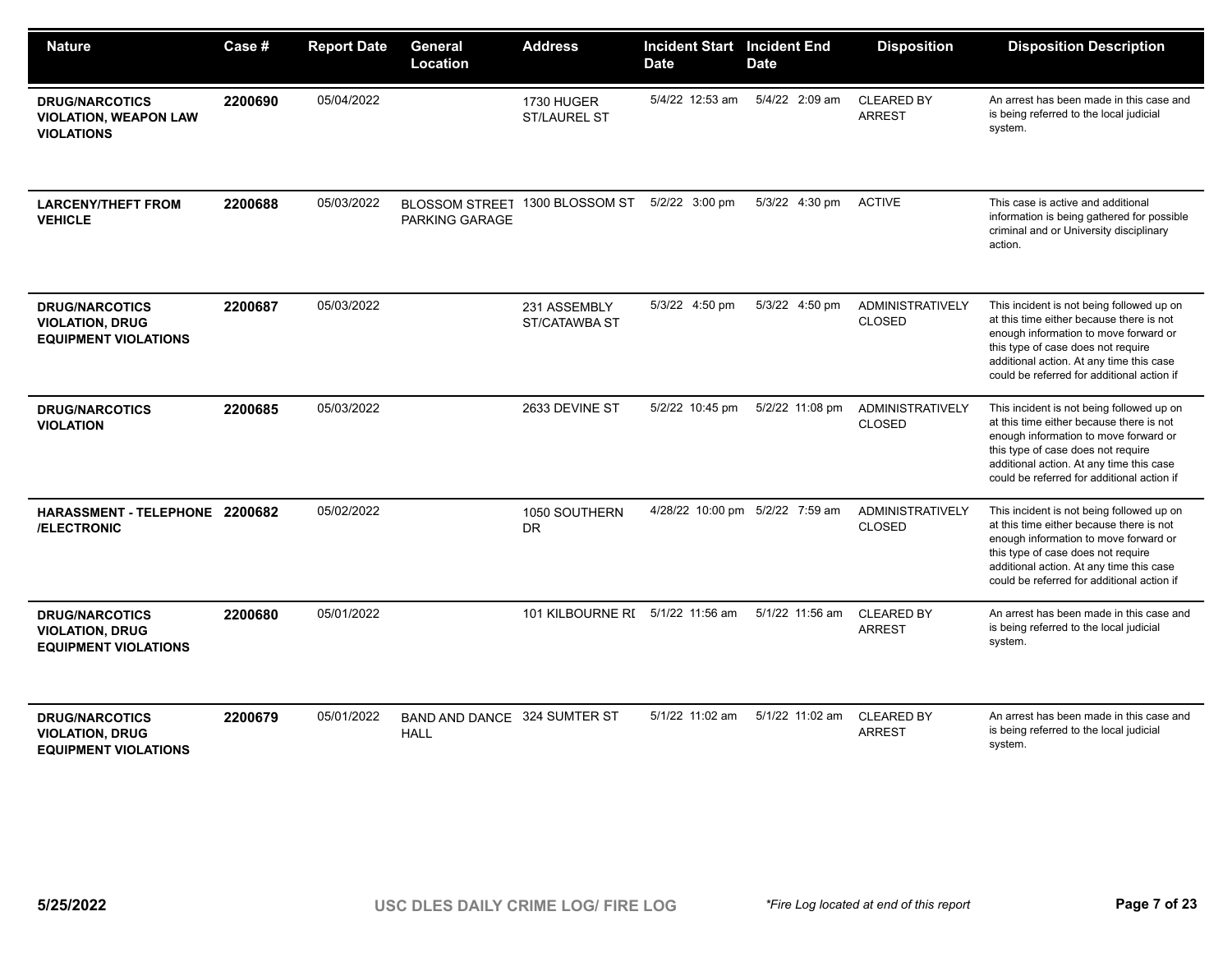| <b>Nature</b>                                                                  | Case #  | <b>Report Date</b> | General<br>Location | <b>Address</b>                      | <b>Incident Start Incident End</b><br><b>Date</b> | <b>Date</b>                                    | <b>Disposition</b>                                                    | <b>Disposition Description</b>                                                                                                                                                                                                                                 |
|--------------------------------------------------------------------------------|---------|--------------------|---------------------|-------------------------------------|---------------------------------------------------|------------------------------------------------|-----------------------------------------------------------------------|----------------------------------------------------------------------------------------------------------------------------------------------------------------------------------------------------------------------------------------------------------------|
| <b>DRUG/NARCOTICS</b><br><b>VIOLATION, DRUG</b><br><b>EQUIPMENT VIOLATIONS</b> | 2200677 | 04/30/2022         |                     | 2029 GERVAIS<br><b>ST/HARDEN ST</b> |                                                   | 4/30/22 11:09 pm  4/30/22 11:09 pm  CLEARED BY | <b>ARREST</b>                                                         | An arrest has been made in this case and<br>is being referred to the local judicial<br>system.                                                                                                                                                                 |
| ALCOHOL - UNDERAGE USE / 2200678<br><b>POSSESSION</b>                          |         | 05/01/2022         | <b>WEST QUAD</b>    | 1216 WHEAT ST                       |                                                   |                                                | 4/30/22 11:34 pm  4/30/22 11:34 pm  ADMINISTRATIVELY<br><b>CLOSED</b> | This incident is not being followed up on<br>at this time either because there is not<br>enough information to move forward or<br>this type of case does not require<br>additional action. At any time this case<br>could be referred for additional action if |
| <b>DRUG EQUIPMENT</b><br><b>VIOLATIONS</b>                                     | 2200675 | 04/30/2022         |                     | 162 ASSEMBLY<br><b>ST/WHALEY ST</b> | 4/30/22 9:00 am                                   | 4/30/22 9:00 am                                | ADMINISTRATIVELY<br><b>CLOSED</b>                                     | This incident is not being followed up on<br>at this time either because there is not<br>enough information to move forward or<br>this type of case does not require<br>additional action. At any time this case<br>could be referred for additional action if |
| <b>TRAFFIC / DUI</b>                                                           | 2200674 | 04/30/2022         |                     | 540 GADSDEN<br>ST/BLOSSOM ST        | 4/30/22 2:40 am                                   | 4/30/22 2:40 am                                | <b>CLEARED BY</b><br><b>ARREST</b>                                    | An arrest has been made in this case and<br>is being referred to the local judicial<br>system.                                                                                                                                                                 |
| <b>ALCOHOL-DRUNKENNESS</b>                                                     | 2200673 | 04/30/2022         |                     | 1714 SENATE ST                      |                                                   |                                                | 4/29/22 10:23 pm  4/29/22 10:23 pm  ADMINISTRATIVELY<br><b>CLOSED</b> | This incident is not being followed up on<br>at this time either because there is not<br>enough information to move forward or<br>this type of case does not require<br>additional action. At any time this case<br>could be referred for additional action if |
| <b>TRAFFIC / DUI</b>                                                           | 2200666 | 04/28/2022         |                     | 1421 GERVAIS ST                     | 4/28/22 5:44 pm                                   | 4/28/22 5:44 pm                                | <b>CLEARED BY</b><br><b>ARREST</b>                                    | An arrest has been made in this case and<br>is being referred to the local judicial<br>system.                                                                                                                                                                 |
| <b>FAKE / OTHER ID USE</b>                                                     | 2200665 | 04/28/2022         |                     | 1525 SENATE ST                      |                                                   |                                                | 4/28/22 11:11 am  4/28/22 11:32 am  ADMINISTRATIVELY<br><b>CLOSED</b> | This incident is not being followed up on<br>at this time either because there is not<br>enough information to move forward or<br>this type of case does not require<br>additional action. At any time this case<br>could be referred for additional action if |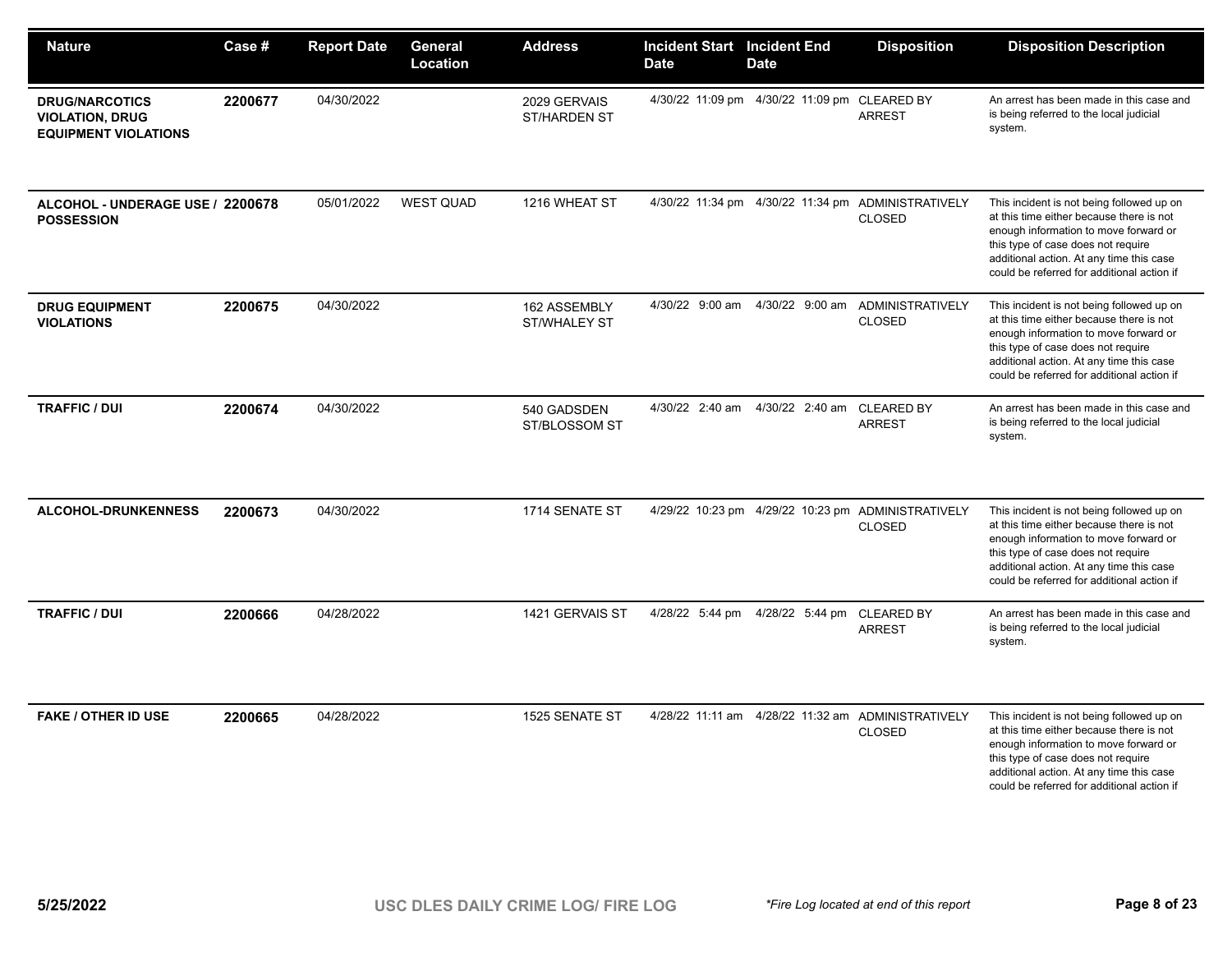| <b>Nature</b>                                                                                                 | Case #  | <b>Report Date</b> | General<br>Location                            | <b>Address</b>                        | <b>Incident Start</b><br><b>Date</b> | <b>Incident End</b><br><b>Date</b>           | <b>Disposition</b>                                                 | <b>Disposition Description</b>                                                                                                                                                                                                                                 |
|---------------------------------------------------------------------------------------------------------------|---------|--------------------|------------------------------------------------|---------------------------------------|--------------------------------------|----------------------------------------------|--------------------------------------------------------------------|----------------------------------------------------------------------------------------------------------------------------------------------------------------------------------------------------------------------------------------------------------------|
| <b>TRESPASS</b>                                                                                               | 2200661 | 04/28/2022         |                                                | 1234 PENDLETON<br><b>ST/SUMTER ST</b> |                                      | 4/28/22 12:48 am 4/28/22 12:48 am CLEARED BY | <b>ARREST</b>                                                      | An arrest has been made in this case and<br>is being referred to the local judicial<br>system.                                                                                                                                                                 |
| <b>ALCOHOL-DRUNKENNESS</b>                                                                                    | 2200660 | 04/28/2022         |                                                | 506 HUGER ST                          | 4/28/22 12:29 am                     |                                              | 4/28/22 12:29 am ADMINISTRATIVELY<br><b>CLOSED</b>                 | This incident is not being followed up on<br>at this time either because there is not<br>enough information to move forward or<br>this type of case does not require<br>additional action. At any time this case<br>could be referred for additional action if |
| <b>TRESPASS, DISORDERLY</b><br><b>CONDUCT</b>                                                                 | 2200659 | 04/27/2022         | THOMAS COOPER 1322 GREENE ST<br><b>LIBRARY</b> |                                       | 4/27/22 6:15 pm                      | 4/27/22 6:15 pm CLEARED BY                   | <b>ARREST</b>                                                      | An arrest has been made in this case and<br>is being referred to the local judicial<br>system.                                                                                                                                                                 |
| <b>MOTOR VEHICLE THEFT,</b><br><b>LARCENY/THEFT OF MOTOR</b><br><b>VEHICLE PARTS OR</b><br><b>ACCESSORIES</b> | 2200658 | 04/27/2022         |                                                | 506 HUGER ST                          | 4/26/22 6:30 am                      | 4/26/22 6:59 am ACTIVE                       |                                                                    | This case is active and additional<br>information is being gathered for possible<br>criminal and or University disciplinary<br>action.                                                                                                                         |
| VANDALISM / DESTRUCTION 2200657<br>OF PROPERTY                                                                |         | 04/27/2022         | HORIZON PARKING 519 MAIN ST<br><b>GARAGE</b>   |                                       |                                      |                                              | 4/21/22 12:00 am 4/27/22 4:12 am ADMINISTRATIVELY<br><b>CLOSED</b> | This incident is not being followed up on<br>at this time either because there is not<br>enough information to move forward or<br>this type of case does not require<br>additional action. At any time this case<br>could be referred for additional action if |
| <b>DRUG/NARCOTICS</b><br><b>VIOLATION</b>                                                                     | 2200651 | 04/24/2022         | <b>COLONIAL LIFE</b><br><b>ARENA</b>           | 801 LINCOLN ST                        | 4/24/22 6:00 pm                      |                                              | 4/24/22 6:00 pm ADMINISTRATIVELY<br><b>CLOSED</b>                  | This incident is not being followed up on<br>at this time either because there is not<br>enough information to move forward or<br>this type of case does not require<br>additional action. At any time this case<br>could be referred for additional action if |
| <b>DRUG/NARCOTICS</b><br><b>VIOLATION</b>                                                                     | 2200649 | 04/24/2022         |                                                | 2235 COLLEGE<br><b>ST/GREENE ST</b>   | 4/24/22 9:02 pm                      | 4/24/22 9:02 pm                              | ADMINISTRATIVELY<br><b>CLOSED</b>                                  | This incident is not being followed up on<br>at this time either because there is not<br>enough information to move forward or<br>this type of case does not require<br>additional action. At any time this case<br>could be referred for additional action if |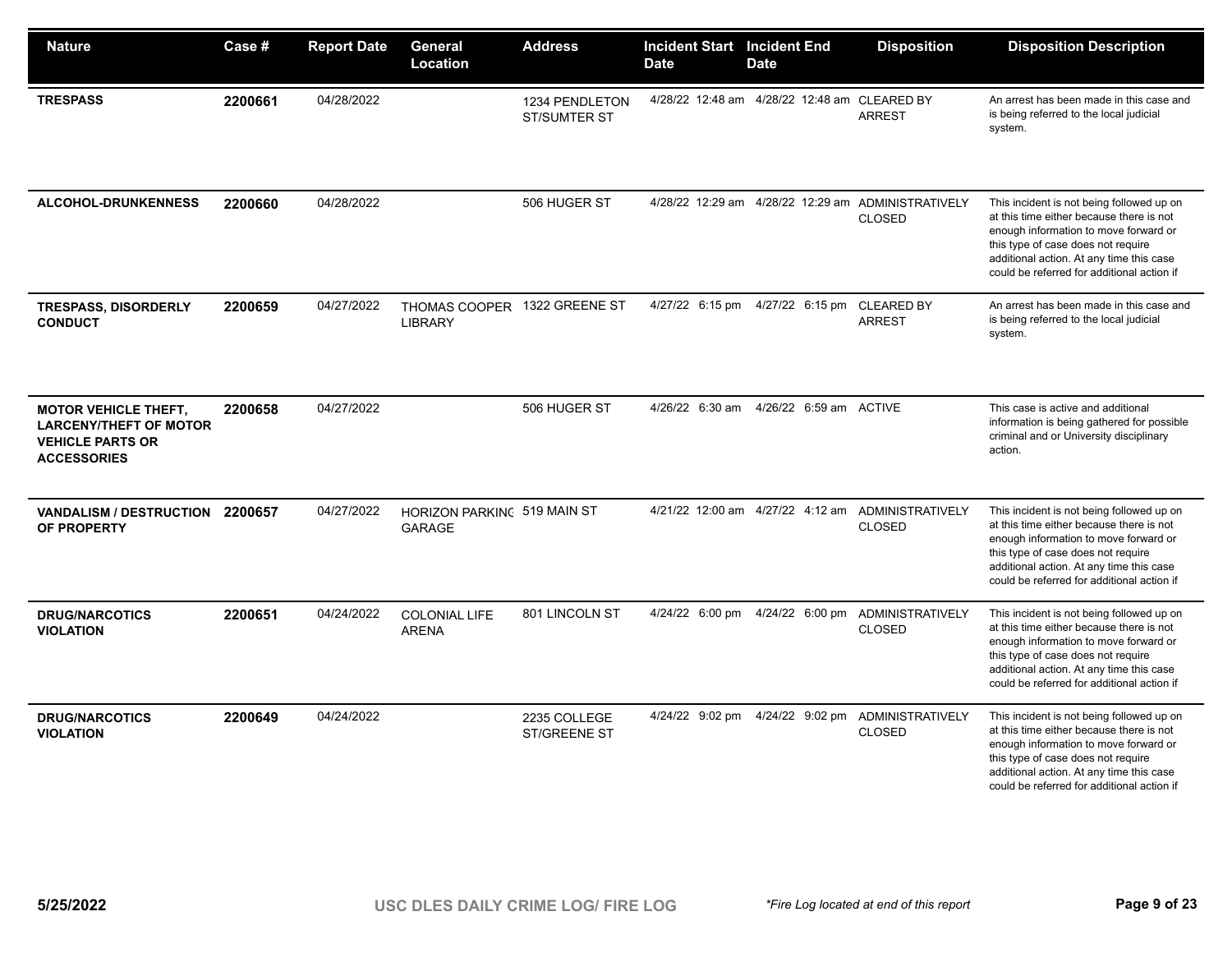| <b>Nature</b>                                  | Case #  | <b>Report Date</b> | General<br>Location                          | <b>Address</b>                | <b>Incident Start Incident End</b><br><b>Date</b> | <b>Date</b>                             | <b>Disposition</b>                                                  | <b>Disposition Description</b>                                                                                                                                                                                                                                 |
|------------------------------------------------|---------|--------------------|----------------------------------------------|-------------------------------|---------------------------------------------------|-----------------------------------------|---------------------------------------------------------------------|----------------------------------------------------------------------------------------------------------------------------------------------------------------------------------------------------------------------------------------------------------------|
| <b>TRAFFIC / DUI</b>                           | 2200642 | 04/24/2022         |                                              | 635 HUGER<br>ST/DEVINE ST     | 4/24/22 1:58 am                                   | 4/24/22 3:00 am                         | <b>CLEARED BY</b><br><b>ARREST</b>                                  | An arrest has been made in this case and<br>is being referred to the local judicial<br>system.                                                                                                                                                                 |
| <b>DRUG/NARCOTICS</b><br><b>VIOLATION</b>      | 2200641 | 04/23/2022         |                                              | 400 ASSEMBLY ST               | 4/23/22 7:54 pm                                   | 4/23/22 8:15 pm CLEARED BY              | <b>ARREST</b>                                                       | An arrest has been made in this case and<br>is being referred to the local judicial<br>system.                                                                                                                                                                 |
| VANDALISM / DESTRUCTION 2200640<br>OF PROPERTY |         | 04/23/2022         | <b>LONGSTREET</b><br><b>THEATRE</b>          | 1300 GREENE ST                | 4/22/22 7:30 pm                                   | 4/23/22 1:30 pm                         | <b>ADMINISTRATIVELY</b><br><b>CLOSED</b>                            | This incident is not being followed up on<br>at this time either because there is not<br>enough information to move forward or<br>this type of case does not require<br>additional action. At any time this case<br>could be referred for additional action if |
| <b>MOTOR VEHICLE THEFT</b>                     | 2200639 | 04/23/2022         |                                              | 816 GREENE ST                 | 4/22/22 8:20 pm                                   | 4/23/22 1:00 pm ACTIVE                  |                                                                     | This case is active and additional<br>information is being gathered for possible<br>criminal and or University disciplinary<br>action.                                                                                                                         |
| <b>LARCENY/THEFT FROM</b><br><b>VEHICLE</b>    | 2200638 | 04/23/2022         | <b>DISCOVERY</b><br>PARKING GARAGE           | 821 PARK ST                   |                                                   | 4/22/22 9:00 pm 4/23/22 12:45 am ACTIVE |                                                                     | This case is active and additional<br>information is being gathered for possible<br>criminal and or University disciplinary<br>action.                                                                                                                         |
| <b>BURGLARY/B&amp;E</b>                        | 2200637 | 04/23/2022         | <b>WELLNESS AND</b><br><b>FITNESS CENTER</b> | STROM THURMON 1000 BLOSSOM ST | 4/23/22 8:50 am                                   | 4/23/22 8:50 am                         | <b>CLEARED BY</b><br><b>ARREST</b>                                  | An arrest has been made in this case and<br>is being referred to the local judicial<br>system.                                                                                                                                                                 |
| <b>WEAPON LAW VIOLATIONS</b>                   | 2200634 | 04/23/2022         | <b>COLONIAL LIFE</b><br><b>ARENA</b>         | 801 LINCOLN ST                |                                                   |                                         | 4/23/22 12:24 am 4/23/22 12:25 am ADMINISTRATIVELY<br><b>CLOSED</b> | This incident is not being followed up on<br>at this time either because there is not<br>enough information to move forward or<br>this type of case does not require<br>additional action. At any time this case<br>could be referred for additional action if |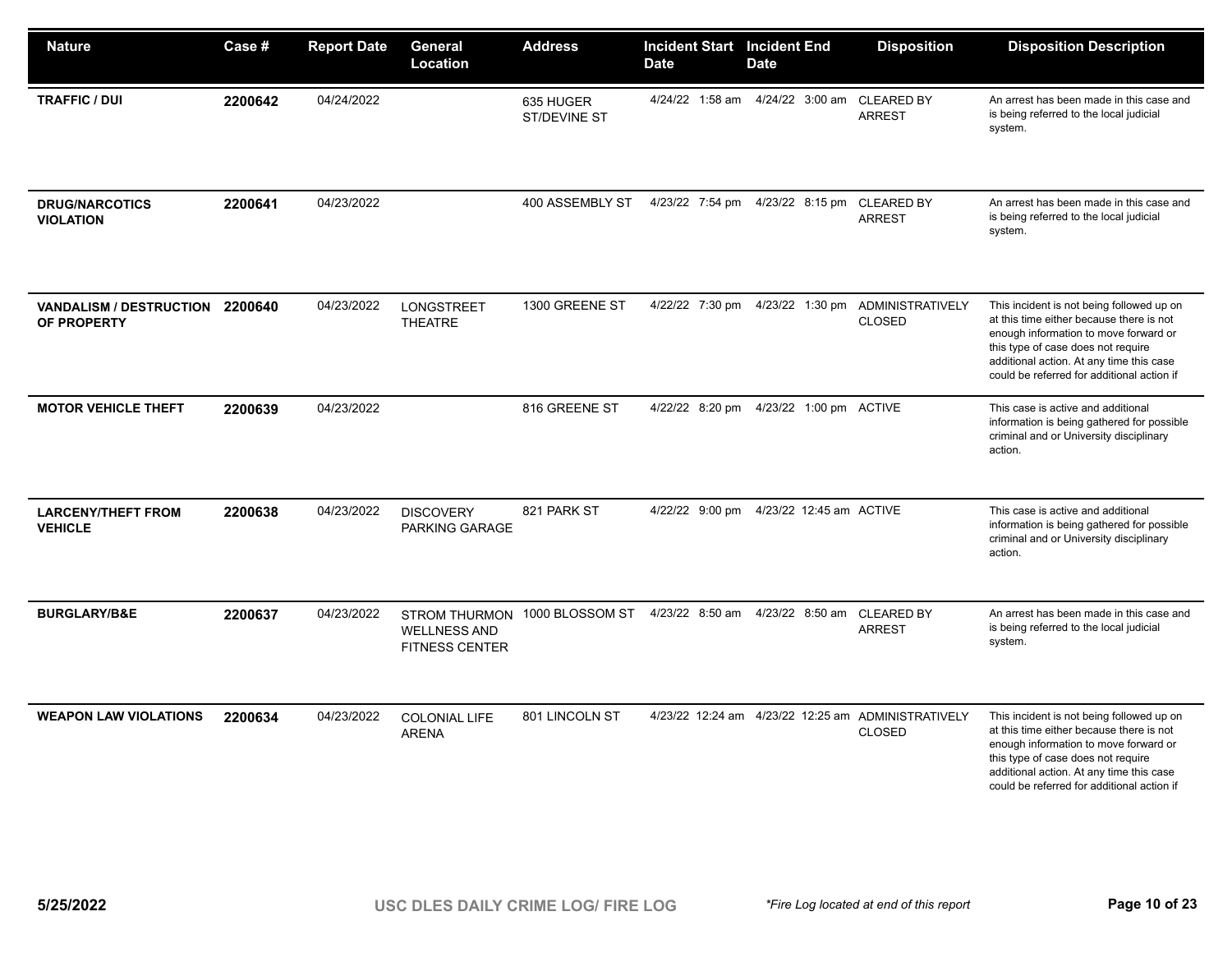| <b>Nature</b>                                  | Case #  | <b>Report Date</b> | General<br>Location                | <b>Address</b>                        | <b>Incident Start Incident End</b><br><b>Date</b> | <b>Date</b>                                    | <b>Disposition</b>                                                    | <b>Disposition Description</b>                                                                                                                                                                                                                                 |
|------------------------------------------------|---------|--------------------|------------------------------------|---------------------------------------|---------------------------------------------------|------------------------------------------------|-----------------------------------------------------------------------|----------------------------------------------------------------------------------------------------------------------------------------------------------------------------------------------------------------------------------------------------------------|
| <b>LARCENY/THEFT FROM</b><br><b>VEHICLE</b>    | 2200633 | 04/23/2022         | <b>DISCOVERY</b><br>PARKING GARAGE | 821 PARK ST                           |                                                   | 4/23/22 12:29 am 4/23/22 12:29 am ACTIVE       |                                                                       | This case is active and additional<br>information is being gathered for possible<br>criminal and or University disciplinary<br>action.                                                                                                                         |
| <b>ROBBERY</b>                                 | 2200632 | 04/22/2022         | <b>RUSSELL HOUSE</b>               | 1400 GREENE ST                        |                                                   | 4/22/22 10:28 pm  4/22/22 10:28 pm  ACTIVE     |                                                                       | This case is active and additional<br>information is being gathered for possible<br>criminal and or University disciplinary<br>action.                                                                                                                         |
| <b>LARCENY/ALL OTHER</b>                       | 2200630 | 04/22/2022         | <b>BATES HOUSE</b>                 | 1423 WHALEY ST                        | 4/21/22 9:00 am                                   |                                                | 4/22/22 12:07 pm ADMINISTRATIVELY<br><b>CLOSED</b>                    | This incident is not being followed up on<br>at this time either because there is not<br>enough information to move forward or<br>this type of case does not require<br>additional action. At any time this case<br>could be referred for additional action if |
| <b>TRESPASS</b>                                | 2200627 | 04/21/2022         |                                    | 431 WILLIAMS ST                       |                                                   | 4/21/22 10:55 pm  4/21/22 10:55 pm  CLEARED BY | <b>ARREST</b>                                                         | An arrest has been made in this case and<br>is being referred to the local judicial<br>system.                                                                                                                                                                 |
| <b>TRAFFIC / DUI</b>                           | 2200625 | 04/20/2022         |                                    | 1839 GERVAIS<br>ST/GREGG ST           |                                                   | 4/20/22 11:22 pm  4/20/22 11:22 pm  CLEARED BY | <b>ARREST</b>                                                         | An arrest has been made in this case and<br>is being referred to the local judicial<br>system.                                                                                                                                                                 |
| <b>TRESPASS</b>                                | 2200619 | 04/20/2022         |                                    | 1234 PENDLETON<br><b>ST/SUMTER ST</b> |                                                   | 4/20/22 4:39 pm 4/20/22 4:39 pm                | <b>CLEARED BY</b><br><b>ARREST</b>                                    | An arrest has been made in this case and<br>is being referred to the local judicial<br>system.                                                                                                                                                                 |
| VANDALISM / DESTRUCTION 2200616<br>OF PROPERTY |         | 04/20/2022         | SENATE STREET<br>PARKING GARAGE    | 1600 SENATE ST                        |                                                   |                                                | 4/17/22 11:00 am  4/20/22 11:12 am  ADMINISTRATIVELY<br><b>CLOSED</b> | This incident is not being followed up on<br>at this time either because there is not<br>enough information to move forward or<br>this type of case does not require<br>additional action. At any time this case<br>could be referred for additional action if |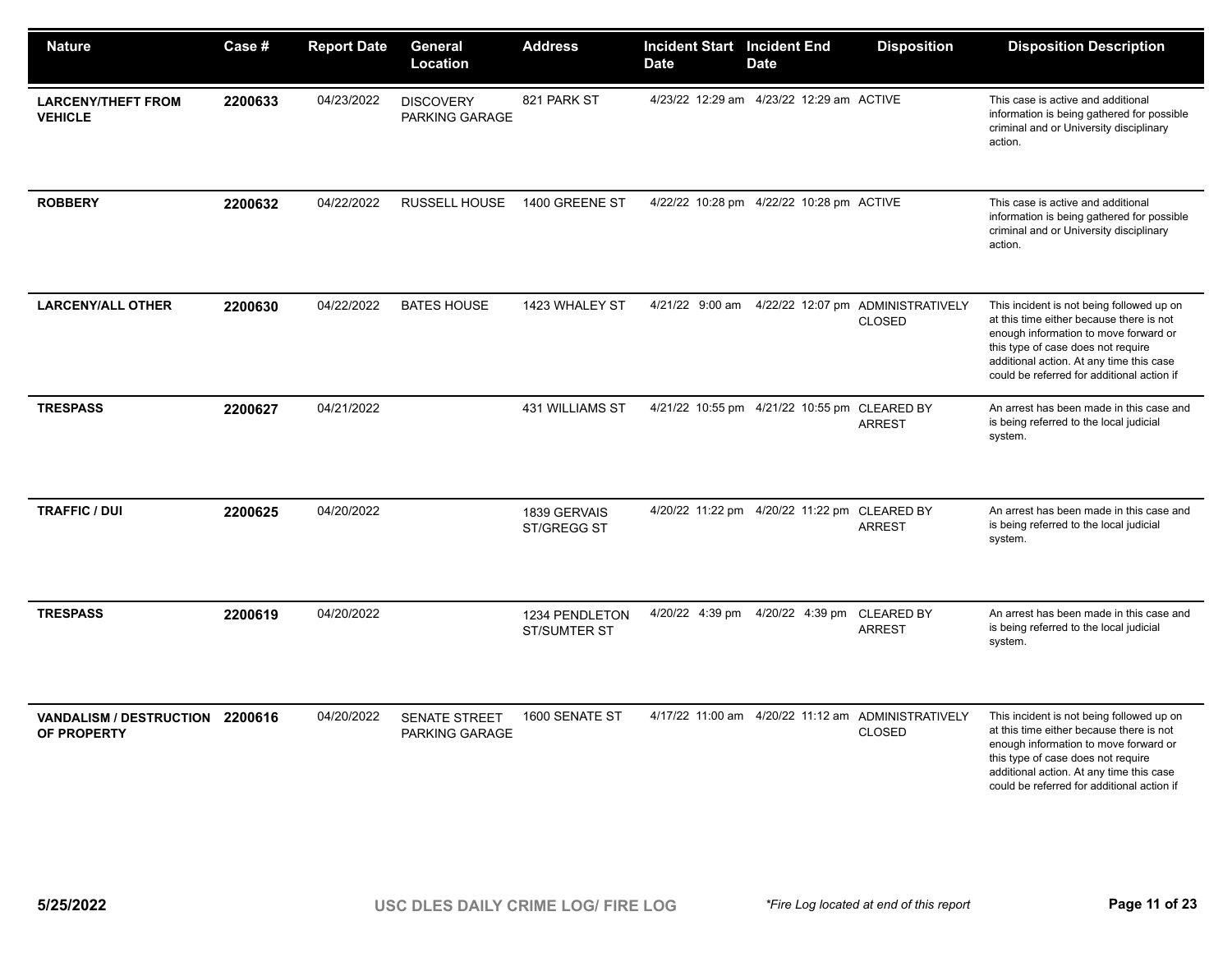| <b>Nature</b>                                | Case #  | <b>Report Date</b> | General<br>Location                            | <b>Address</b>                                      | <b>Incident Start Incident End</b><br><b>Date</b> | <b>Date</b>                      | <b>Disposition</b>                                                    | <b>Disposition Description</b>                                                                                                                                                                                                                                 |
|----------------------------------------------|---------|--------------------|------------------------------------------------|-----------------------------------------------------|---------------------------------------------------|----------------------------------|-----------------------------------------------------------------------|----------------------------------------------------------------------------------------------------------------------------------------------------------------------------------------------------------------------------------------------------------------|
| <b>TRAFFIC / DUI</b>                         | 2200614 | 04/20/2022         |                                                | 1099 BLOSSOM<br><b>ST/ASSEMBLY ST</b>               |                                                   |                                  | 4/20/22 12:30 am  4/20/22 12:30 am  ADMINISTRATIVELY<br><b>CLOSED</b> | This incident is not being followed up on<br>at this time either because there is not<br>enough information to move forward or<br>this type of case does not require<br>additional action. At any time this case<br>could be referred for additional action if |
| ASSAULT / SIMPLE ASSAULT 2200613             |         | 04/20/2022         |                                                | 1400 GREENE ST                                      | 4/19/22 2:00 pm                                   | 4/19/22 2:10 pm                  | ADMINISTRATIVELY<br><b>CLOSED</b>                                     | This incident is not being followed up on<br>at this time either because there is not<br>enough information to move forward or<br>this type of case does not require<br>additional action. At any time this case<br>could be referred for additional action if |
| <b>LARCENY/THEFT FROM</b><br><b>BUILDING</b> | 2200612 | 04/19/2022         | <b>JONES PHYSICAL</b><br><b>SCIENCE CENTER</b> | 712 MAIN ST                                         | 4/15/22 5:30 pm                                   | 4/16/22 9:15 am CLEARED BY       | <b>ARREST</b>                                                         | An arrest has been made in this case and<br>is being referred to the local judicial<br>system.                                                                                                                                                                 |
| <b>TRAFFIC / DUI</b>                         | 2200606 | 04/19/2022         |                                                | 500 ALEXANDER<br><b>RD/ RICHARDSON</b><br><b>ST</b> |                                                   | 4/19/22 2:07 am 4/19/22 2:08 am  | <b>CLEARED BY</b><br><b>ARREST</b>                                    | An arrest has been made in this case and<br>is being referred to the local judicial<br>system.                                                                                                                                                                 |
| <b>TRAFFIC / DUI</b>                         | 2200605 | 04/19/2022         |                                                | 434 GERVAIS ST                                      |                                                   | 4/18/22 11:11 pm 4/19/22 1:00 am | <b>CLEARED BY</b><br><b>ARREST</b>                                    | An arrest has been made in this case and<br>is being referred to the local judicial<br>system.                                                                                                                                                                 |
| <b>LARCENY/THEFT FROM</b><br><b>BUILDING</b> | 2200602 | 04/18/2022         | MCBRYDE QUAD D 614 SUMTER ST                   |                                                     | 1/1/18 12:00 pm                                   | 4/14/22 3:30 pm ACTIVE           |                                                                       | This case is active and additional<br>information is being gathered for possible<br>criminal and or University disciplinary<br>action.                                                                                                                         |
| <b>SEX OFFENSE/FONDLING</b>                  | 2200601 | 04/17/2022         | <b>WELLNESS AND</b><br><b>FITNESS CENTER</b>   | STROM THURMON 1000 BLOSSOM ST                       | 4/17/22 9:30 pm                                   |                                  | 4/17/22 10:00 pm ADMINISTRATIVELY<br><b>CLOSED</b>                    | This incident is not being followed up on<br>at this time either because there is not<br>enough information to move forward or<br>this type of case does not require<br>additional action. At any time this case<br>could be referred for additional action if |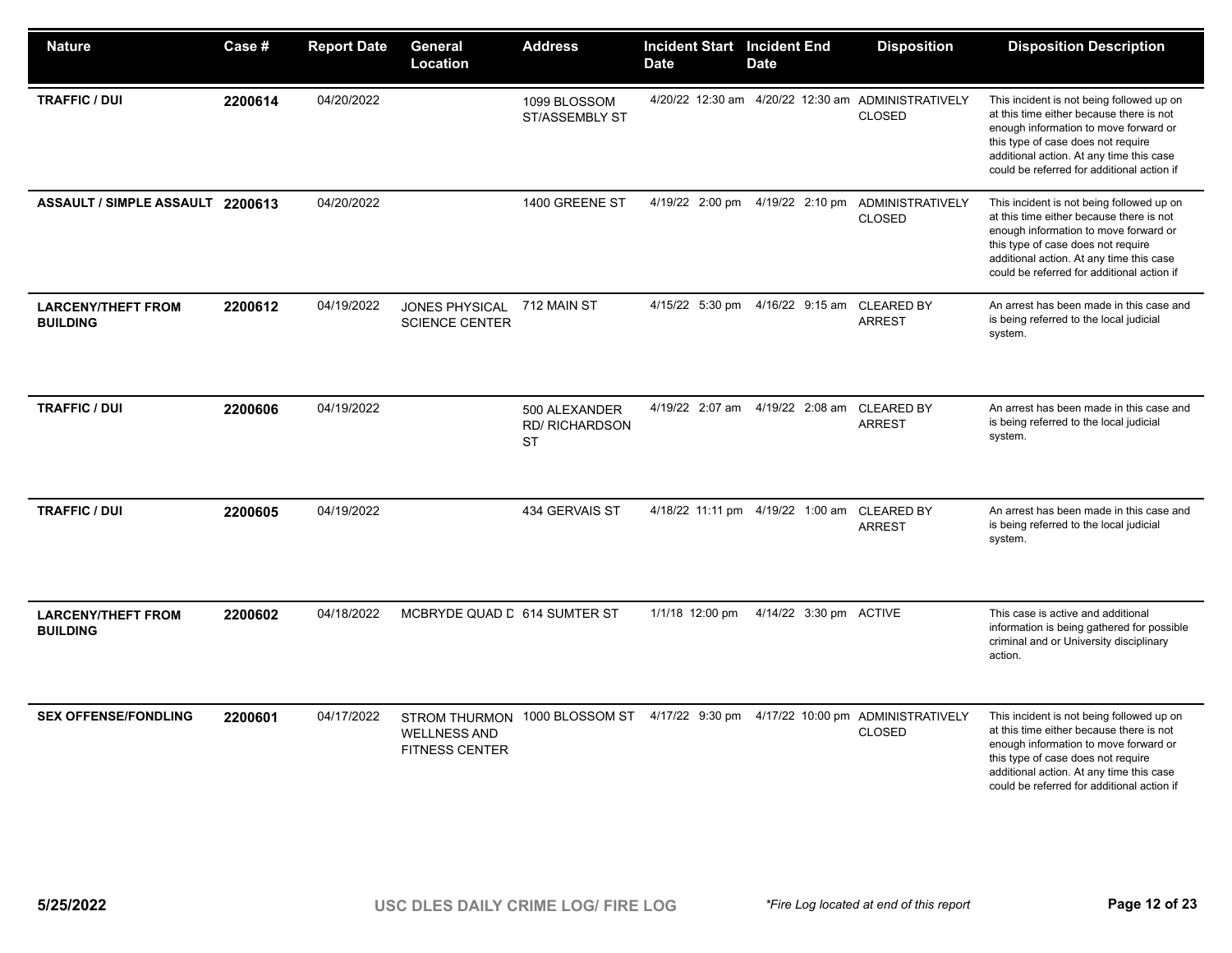| <b>Nature</b>                                                                  | Case #  | <b>Report Date</b> | General<br>Location                          | <b>Address</b>                | <b>Incident Start Incident End</b><br><b>Date</b> | Date                            | <b>Disposition</b>                                                    | <b>Disposition Description</b>                                                                                                                                                                                                                                 |
|--------------------------------------------------------------------------------|---------|--------------------|----------------------------------------------|-------------------------------|---------------------------------------------------|---------------------------------|-----------------------------------------------------------------------|----------------------------------------------------------------------------------------------------------------------------------------------------------------------------------------------------------------------------------------------------------------|
| <b>DRUG/NARCOTICS</b><br><b>VIOLATION</b>                                      | 2200598 | 04/17/2022         |                                              | 1320 HEYWARD ST               |                                                   |                                 | 4/16/22 11:22 pm  4/16/22 11:22 pm  ADMINISTRATIVELY<br><b>CLOSED</b> | This incident is not being followed up on<br>at this time either because there is not<br>enough information to move forward or<br>this type of case does not require<br>additional action. At any time this case<br>could be referred for additional action if |
| <b>TRESPASS</b>                                                                | 2200594 | 04/16/2022         | HORIZON PARKING 519 MAIN ST<br><b>GARAGE</b> |                               | 4/16/22 1:09 am                                   | 4/16/22 1:09 am CLEARED BY      | <b>ARREST</b>                                                         | An arrest has been made in this case and<br>is being referred to the local judicial<br>system.                                                                                                                                                                 |
| <b>SEX OFFENSE/ RAPE</b>                                                       | 2200591 | 04/15/2022         |                                              | 506 HUGER ST                  |                                                   |                                 | 10/1/21 12:00 am 11/30/21 11:59 pm ADMINISTRATIVELY<br><b>CLOSED</b>  | This incident is not being followed up on<br>at this time either because there is not<br>enough information to move forward or<br>this type of case does not require<br>additional action. At any time this case<br>could be referred for additional action if |
| <b>TRAFFIC / DUI</b>                                                           | 2200590 | 04/15/2022         |                                              | 1130 PICKENS<br>ST/GERVAIS ST | 4/15/22 1:25 am                                   | 4/15/22 1:25 am CLEARED BY      | <b>ARREST</b>                                                         | An arrest has been made in this case and<br>is being referred to the local judicial<br>system.                                                                                                                                                                 |
| <b>TRESPASS, ALL OTHER</b><br><b>OFFENSES</b>                                  | 2200589 | 04/15/2022         |                                              | 550 ASSEMBLY ST               |                                                   | 4/14/22 8:03 pm 4/14/22 8:08 pm | <b>CLEARED BY</b><br><b>ARREST</b>                                    | An arrest has been made in this case and<br>is being referred to the local judicial<br>system.                                                                                                                                                                 |
| TRAFFIC / DUI,<br><b>DRUG/NARCOTICS</b><br><b>VIOLATION</b>                    | 2200588 | 04/14/2022         |                                              | 637 GERVAIS<br>ST/WAYNE ST    |                                                   | 4/14/22 1:45 pm 4/14/22 4:00 pm | <b>CLEARED BY</b><br><b>ARREST</b>                                    | An arrest has been made in this case and<br>is being referred to the local judicial<br>system.                                                                                                                                                                 |
| <b>DRUG/NARCOTICS</b><br><b>VIOLATION, DRUG</b><br><b>EQUIPMENT VIOLATIONS</b> | 2200586 | 04/14/2022         | <b>BULL STREET</b><br>PARKING GARAGE         | 611 BULL ST                   |                                                   |                                 | 4/13/22 10:31 pm  4/13/22 10:31 pm  ADMINISTRATIVELY<br><b>CLOSED</b> | This incident is not being followed up on<br>at this time either because there is not<br>enough information to move forward or<br>this type of case does not require<br>additional action. At any time this case<br>could be referred for additional action if |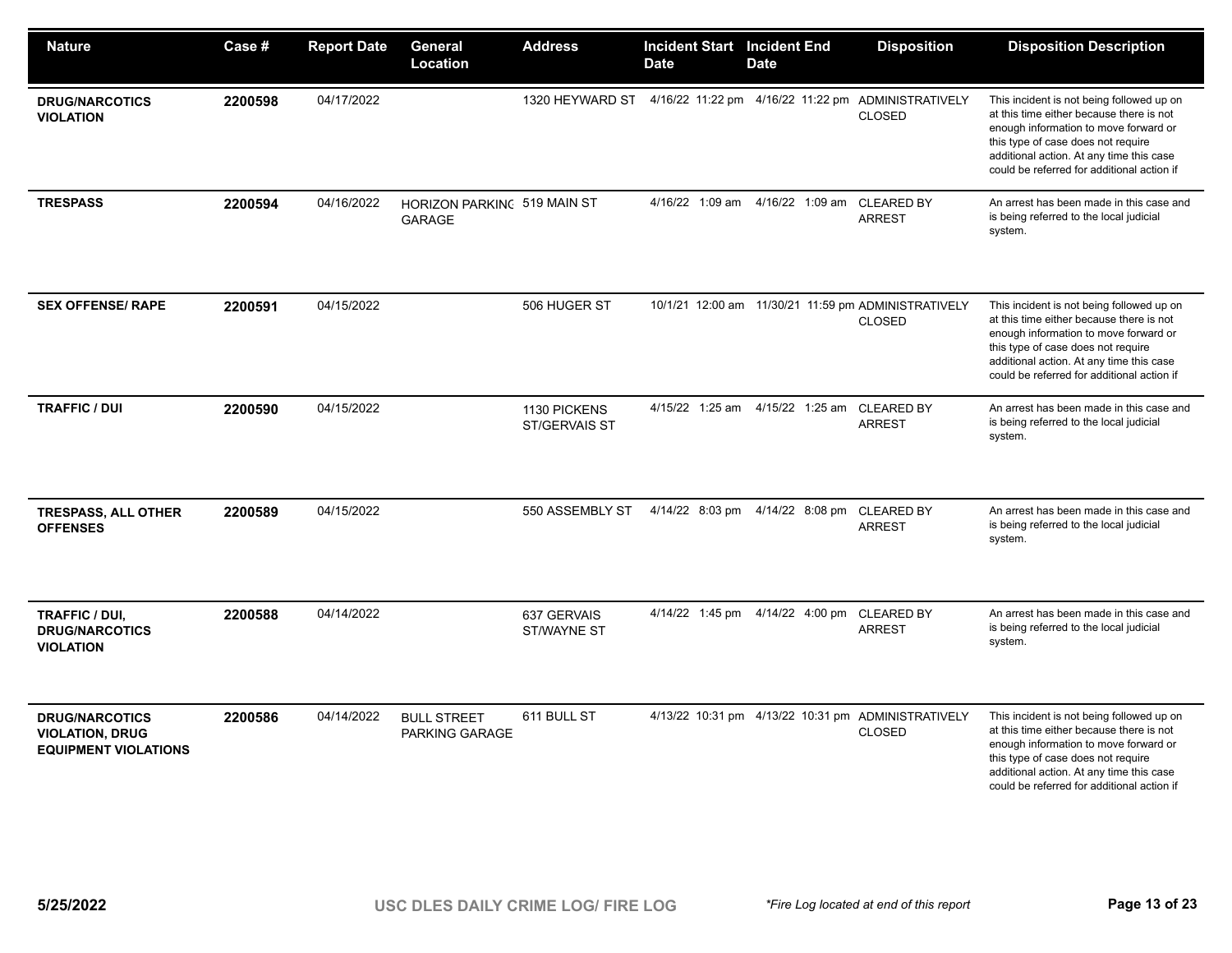| <b>Nature</b>                                                                  | Case #  | <b>Report Date</b> | General<br>Location                                          | <b>Address</b>                   | <b>Incident Start</b><br><b>Date</b> | <b>Incident End</b><br><b>Date</b>             | <b>Disposition</b>                       | <b>Disposition Description</b>                                                                                                                                                                                                                                 |
|--------------------------------------------------------------------------------|---------|--------------------|--------------------------------------------------------------|----------------------------------|--------------------------------------|------------------------------------------------|------------------------------------------|----------------------------------------------------------------------------------------------------------------------------------------------------------------------------------------------------------------------------------------------------------------|
| <b>DRUG/NARCOTICS</b><br><b>VIOLATION, DRUG</b><br><b>EQUIPMENT VIOLATIONS</b> | 2200585 | 04/13/2022         |                                                              | 506 HUGER ST                     | 4/13/22 8:33 pm                      | 4/13/22 8:33 pm                                | <b>ADMINISTRATIVELY</b><br><b>CLOSED</b> | This incident is not being followed up on<br>at this time either because there is not<br>enough information to move forward or<br>this type of case does not require<br>additional action. At any time this case<br>could be referred for additional action if |
| <b>INDECENT EXPOSURE,</b><br><b>TRESPASS</b>                                   | 2200584 | 04/13/2022         | <b>WILLIAMS BRICE</b><br><b>NURSING</b><br><b>AUDITORIUM</b> | 1621 GREENE ST                   | 4/13/22 5:45 pm                      | 4/13/22 5:55 pm                                | <b>CLEARED BY</b><br><b>ARREST</b>       | An arrest has been made in this case and<br>is being referred to the local judicial<br>system.                                                                                                                                                                 |
| <b>DRUG/NARCOTICS</b><br><b>VIOLATION, WEAPON LAW</b><br><b>VIOLATIONS</b>     | 2200580 | 04/13/2022         |                                                              | 599 HUGER<br>ST/BLOSSOM ST       |                                      | 4/12/22 11:35 pm  4/12/22 11:35 pm  CLEARED BY | <b>ARREST</b>                            | An arrest has been made in this case and<br>is being referred to the local judicial<br>system.                                                                                                                                                                 |
| <b>MOTOR VEHICLE THEFT</b>                                                     | 2200578 | 04/12/2022         | <b>TWO MEDICAL</b><br><b>PARK</b>                            | 2 MEDICAL PARK<br><b>RD</b>      |                                      | 4/12/22 3:15 pm  4/12/22 4:50 pm  UNFOUNDED    |                                          | After further investigation, it was<br>discovered the incident did not happen<br>and does not require additional<br>investigative follow-up.                                                                                                                   |
| <b>TRAFFIC / DUI</b>                                                           | 2200575 | 04/12/2022         |                                                              | 121 HUGER<br><b>ST/WHALEY ST</b> |                                      | 4/11/22 10:56 pm  4/11/22 10:56 pm  CLEARED BY | <b>ARREST</b>                            | An arrest has been made in this case and<br>is being referred to the local judicial<br>system.                                                                                                                                                                 |
| <b>LARCENY OF BICYCLE</b>                                                      | 2200574 | 04/11/2022         | JONES PHYSICAL<br><b>SCIENCE CENTER</b>                      | 712 MAIN ST                      | 4/6/22 12:00 pm                      | 4/6/22 12:50 pm                                | <b>ADMINISTRATIVELY</b><br><b>CLOSED</b> | This incident is not being followed up on<br>at this time either because there is not<br>enough information to move forward or<br>this type of case does not require<br>additional action. At any time this case<br>could be referred for additional action if |
| VANDALISM / DESTRUCTION 2200571<br>OF PROPERTY                                 |         | 04/11/2022         | <b>RUSSELL HOUSE</b>                                         | 1400 GREENE ST                   | 4/8/22 5:00 pm                       | 4/11/22 9:30 am                                | ADMINISTRATIVELY<br><b>CLOSED</b>        | This incident is not being followed up on<br>at this time either because there is not<br>enough information to move forward or<br>this type of case does not require<br>additional action. At any time this case<br>could be referred for additional action if |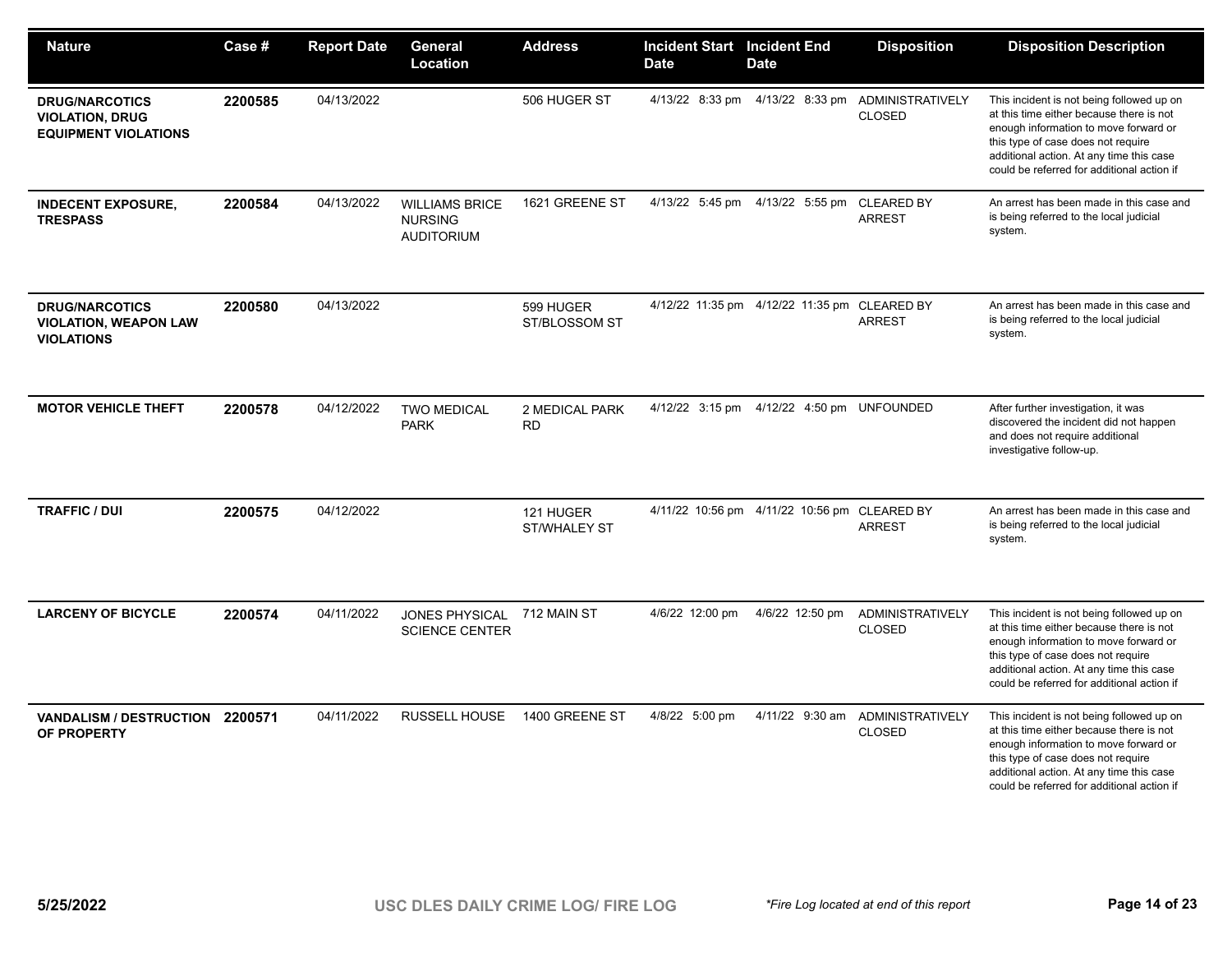| <b>Nature</b>                                                                        | Case #  | <b>Report Date</b> | General<br>Location                         | <b>Address</b>                      | <b>Incident Start Incident End</b><br><b>Date</b> | <b>Date</b>                                    | <b>Disposition</b>                                                  | <b>Disposition Description</b>                                                                                                                                                                                                                                 |
|--------------------------------------------------------------------------------------|---------|--------------------|---------------------------------------------|-------------------------------------|---------------------------------------------------|------------------------------------------------|---------------------------------------------------------------------|----------------------------------------------------------------------------------------------------------------------------------------------------------------------------------------------------------------------------------------------------------------|
| <b>DRUG/NARCOTICS</b><br><b>VIOLATION</b>                                            | 2200569 | 04/11/2022         |                                             | 1251 HARDEN<br>ST/LADY ST           | 4/11/22 1:56 am                                   |                                                | 4/11/22 1:56 am ADMINISTRATIVELY<br><b>CLOSED</b>                   | This incident is not being followed up on<br>at this time either because there is not<br>enough information to move forward or<br>this type of case does not require<br>additional action. At any time this case<br>could be referred for additional action if |
| <b>DRUG/NARCOTICS</b><br><b>VIOLATION</b>                                            | 2200567 | 04/11/2022         |                                             | 1246 GERVAIS<br><b>ST/SUMTER ST</b> |                                                   | 4/10/22 11:30 pm  4/10/22 11:30 pm  CLEARED BY | <b>ARREST</b>                                                       | An arrest has been made in this case and<br>is being referred to the local judicial<br>system.                                                                                                                                                                 |
| <b>TRAFFIC / DUI, ALCOHOL /</b><br><b>LIQUOR LAW VIOLATION</b>                       | 2200563 | 04/10/2022         |                                             | 912 GERVAIS ST                      | 4/10/22 2:21 am                                   | 4/10/22 2:33 am                                | <b>CLEARED BY</b><br><b>ARREST</b>                                  | An arrest has been made in this case and<br>is being referred to the local judicial<br>system.                                                                                                                                                                 |
| <b>FAKE / OTHER ID USE,</b><br>ALCOHOL - UNDERAGE USE /<br>POSSESSION, TRAFFIC / DUI | 2200565 | 04/10/2022         |                                             | 1551 WHALEY<br><b>ST/PICKENS ST</b> |                                                   | 4/10/22 3:32 am 4/10/22 3:32 am CLEARED BY     | <b>ARREST</b>                                                       | An arrest has been made in this case and<br>is being referred to the local judicial<br>system.                                                                                                                                                                 |
| <b>DRUG/NARCOTICS</b><br><b>VIOLATION, DRUG</b><br><b>EQUIPMENT VIOLATIONS</b>       | 2200564 | 04/10/2022         |                                             | 409 BLOSSOM ST                      |                                                   | 4/10/22 2:45 am 4/10/22 2:45 am                | ADMINISTRATIVELY<br><b>CLOSED</b>                                   | This incident is not being followed up on<br>at this time either because there is not<br>enough information to move forward or<br>this type of case does not require<br>additional action. At any time this case<br>could be referred for additional action if |
| ALCOHOL - UNDERAGE USE / 2200562<br><b>POSSESSION</b>                                |         | 04/10/2022         | BAND AND DANCE 324 SUMTER ST<br><b>HALL</b> |                                     |                                                   |                                                | 4/10/22 12:09 am 4/10/22 12:11 am ADMINISTRATIVELY<br><b>CLOSED</b> | This incident is not being followed up on<br>at this time either because there is not<br>enough information to move forward or<br>this type of case does not require<br>additional action. At any time this case<br>could be referred for additional action if |
| <b>DRUG/NARCOTICS</b><br><b>VIOLATION, WEAPON LAW</b><br><b>VIOLATIONS</b>           | 2200561 | 04/09/2022         |                                             | 799 ASSEMBLY<br><b>ST/GREENE ST</b> | 4/9/22 11:55 pm                                   | 4/9/22 11:55 pm                                | <b>CLEARED BY</b><br><b>ARREST</b>                                  | An arrest has been made in this case and<br>is being referred to the local judicial<br>system.                                                                                                                                                                 |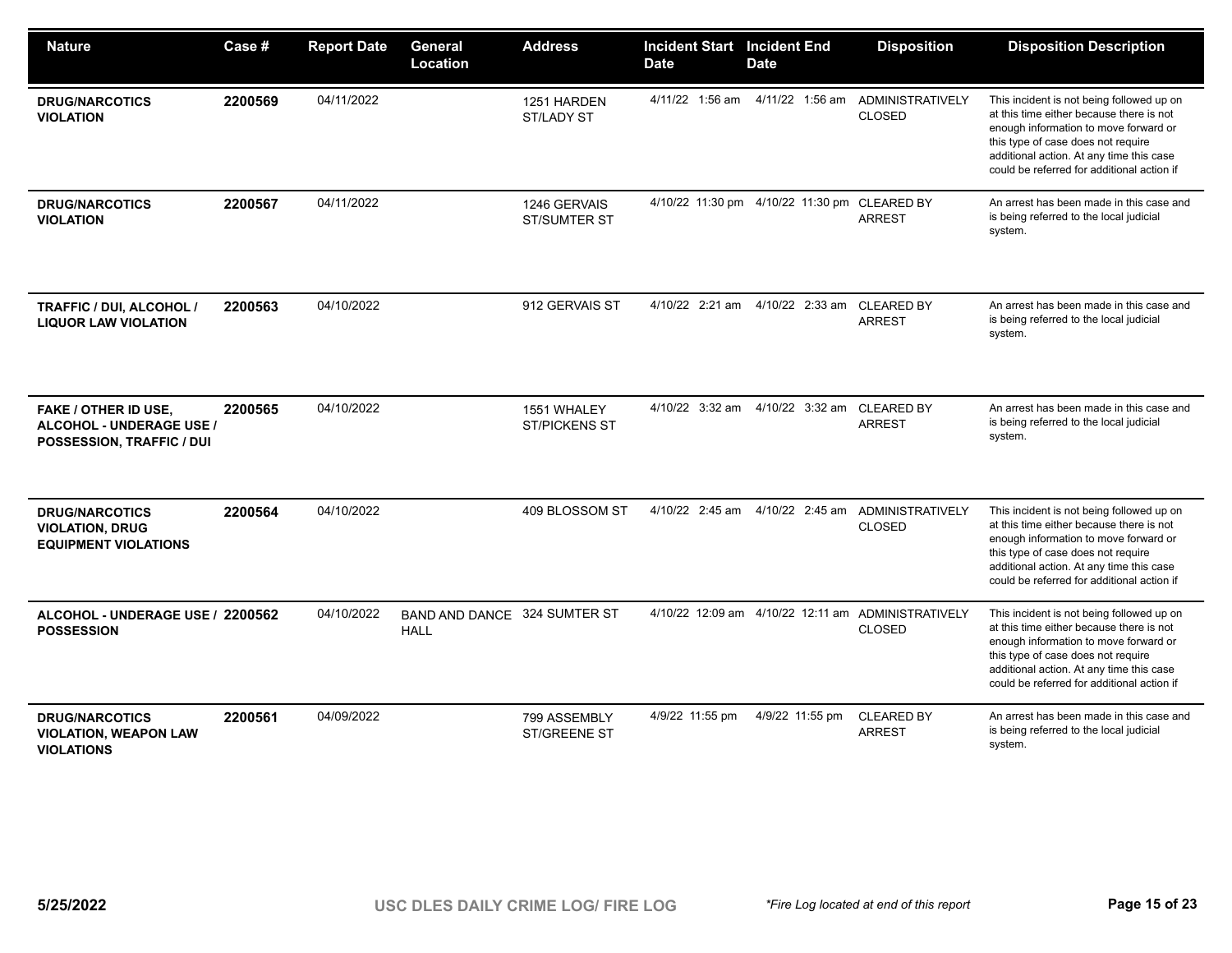| <b>Nature</b>                                               | Case #  | <b>Report Date</b> | General<br><b>Location</b>                                   | <b>Address</b>                        | <b>Incident Start</b> Incident End<br><b>Date</b> | <b>Date</b>     | <b>Disposition</b>                       | <b>Disposition Description</b>                                                                                                                                                                                                                                 |
|-------------------------------------------------------------|---------|--------------------|--------------------------------------------------------------|---------------------------------------|---------------------------------------------------|-----------------|------------------------------------------|----------------------------------------------------------------------------------------------------------------------------------------------------------------------------------------------------------------------------------------------------------------|
| <b>DRUG/NARCOTICS</b><br><b>VIOLATION</b>                   | 2200559 | 04/10/2022         |                                                              | 599 ASSEMBLY<br>ST/BLOSSOM ST         | 4/9/22 8:42 pm                                    | 4/9/22 8:42 pm  | <b>CLEARED BY</b><br><b>ARREST</b>       | An arrest has been made in this case and<br>is being referred to the local judicial<br>system.                                                                                                                                                                 |
| VANDALISM / DESTRUCTION 2200558<br>OF PROPERTY              |         | 04/09/2022         |                                                              | 1099 BLOSSOM<br><b>ST/ASSEMBLY ST</b> | 4/9/22 1:00 am                                    | 4/9/22 1:09 am  | <b>ADMINISTRATIVELY</b><br><b>CLOSED</b> | This incident is not being followed up on<br>at this time either because there is not<br>enough information to move forward or<br>this type of case does not require<br>additional action. At any time this case<br>could be referred for additional action if |
| <b>TRAFFIC / DUI</b>                                        | 2200557 | 04/09/2022         |                                                              | KNOX ABBOTT DR<br>/ BRICKWORKS DR     | 4/8/22 11:15 pm                                   | 4/8/22 11:15 pm | <b>CLEARED BY</b><br><b>ARREST</b>       | An arrest has been made in this case and<br>is being referred to the local judicial<br>system.                                                                                                                                                                 |
| <b>DRUG/NARCOTICS</b><br><b>VIOLATION</b>                   | 2200556 | 04/09/2022         |                                                              | 635 HUGER<br>ST/DEVINE ST             | 4/8/22 10:52 pm                                   | 4/8/22 10:52 pm | <b>ADMINISTRATIVELY</b><br><b>CLOSED</b> | This incident is not being followed up on<br>at this time either because there is not<br>enough information to move forward or<br>this type of case does not require<br>additional action. At any time this case<br>could be referred for additional action if |
| <b>LARCENY/THEFT FROM</b><br><b>BUILDING</b>                | 2200555 | 04/08/2022         | <b>WILLIAMS BRICE</b><br><b>NURSING</b><br><b>AUDITORIUM</b> | 1621 GREENE ST                        | 4/7/22 10:30 am                                   | 4/8/22 5:30 am  | <b>ACTIVE</b>                            | This case is active and additional<br>information is being gathered for possible<br>criminal and or University disciplinary<br>action.                                                                                                                         |
| TRAFFIC / DUI,<br><b>DRUG/NARCOTICS</b><br><b>VIOLATION</b> | 2200552 | 04/08/2022         |                                                              | 348 PICKENS<br><b>ST/RICE ST</b>      | 4/8/22 3:04 am                                    | 4/8/22 3:04 am  | <b>CLEARED BY</b><br><b>ARREST</b>       | An arrest has been made in this case and<br>is being referred to the local judicial<br>system.                                                                                                                                                                 |
| ALCOHOL - UNDERAGE USE / 2200550<br><b>POSSESSION</b>       |         | 04/07/2022         | <b>RESIDENCE HALL</b>                                        | HONORS COLLEGI 1215 BLOSSOM ST        | 4/7/22 11:15 pm                                   | 4/7/22 11:15 pm | <b>ADMINISTRATIVELY</b><br><b>CLOSED</b> | This incident is not being followed up on<br>at this time either because there is not<br>enough information to move forward or<br>this type of case does not require<br>additional action. At any time this case<br>could be referred for additional action if |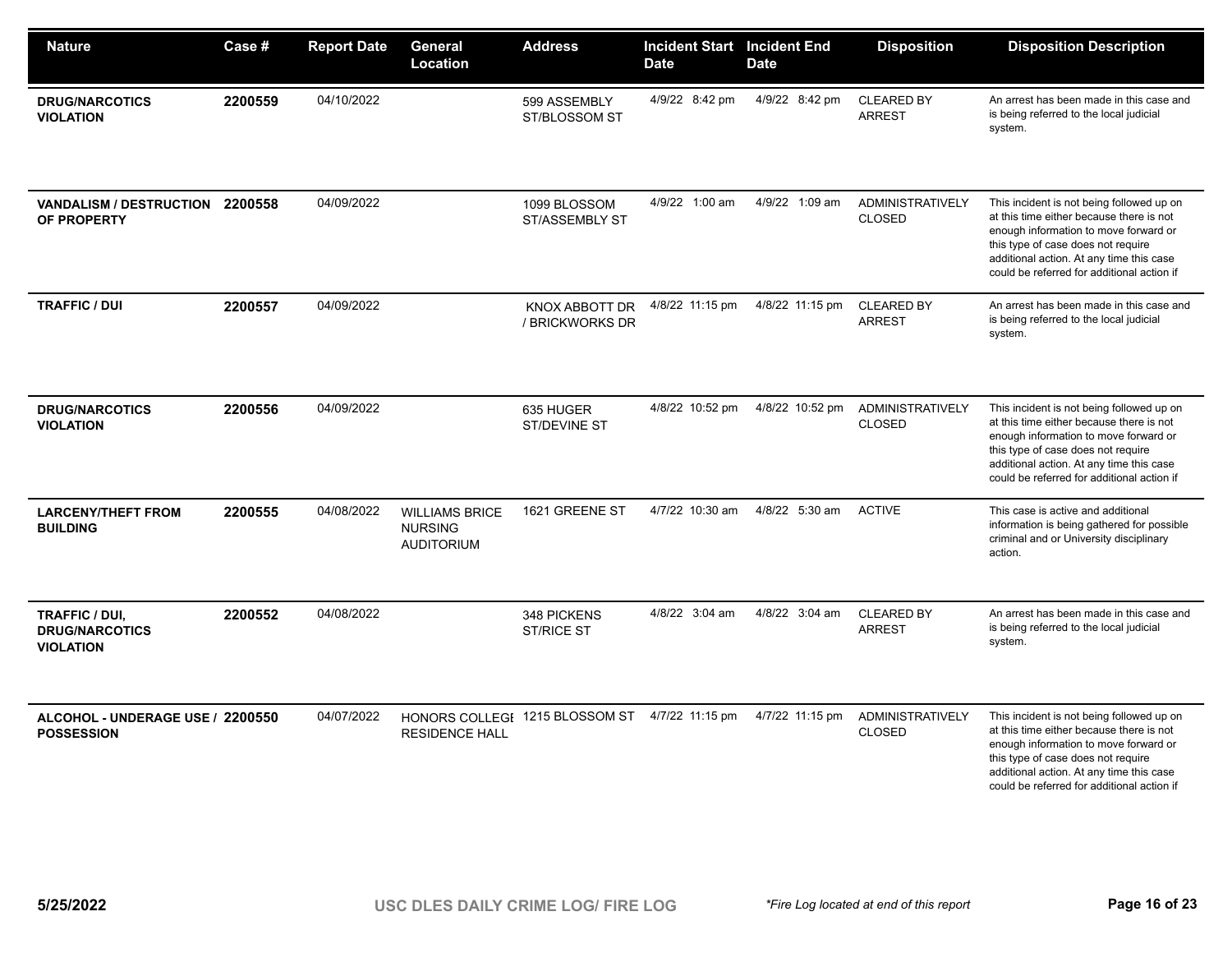| <b>Nature</b>                                                                                                      | Case #  | <b>Report Date</b> | General<br>Location                            | <b>Address</b>              | <b>Incident Start Incident End</b><br><b>Date</b> | <b>Date</b>                     | <b>Disposition</b>                       | <b>Disposition Description</b>                                                                                                                                                                                                                                 |
|--------------------------------------------------------------------------------------------------------------------|---------|--------------------|------------------------------------------------|-----------------------------|---------------------------------------------------|---------------------------------|------------------------------------------|----------------------------------------------------------------------------------------------------------------------------------------------------------------------------------------------------------------------------------------------------------------|
| HARASSMENT-TELEPHONE 2200549<br>/ELECTRONIC                                                                        |         | 04/07/2022         | <b>JONES PHYSICAL</b><br><b>SCIENCE CENTER</b> | 712 MAIN ST                 | 4/7/22 1:02 pm                                    | 4/7/22 1:11 pm                  | <b>ADMINISTRATIVELY</b><br>CLOSED        | This incident is not being followed up on<br>at this time either because there is not<br>enough information to move forward or<br>this type of case does not require<br>additional action. At any time this case<br>could be referred for additional action if |
| <b>LARCENY/THEFT FROM</b><br><b>VEHICLE</b>                                                                        | 2200548 | 04/07/2022         | B6 LOT                                         | 1701 GREENE ST              | 4/1/22 12:00 pm                                   | 4/6/22 2:00 pm                  | <b>ADMINISTRATIVELY</b><br><b>CLOSED</b> | This incident is not being followed up on<br>at this time either because there is not<br>enough information to move forward or<br>this type of case does not require<br>additional action. At any time this case<br>could be referred for additional action if |
| <b>MOTOR VEHICLE THEFT,</b><br><b>BURGLARY/B&amp;E, VANDALISM</b><br>/ DESTRUCTION OF<br><b>PROPERTY, TRESPASS</b> | 2200546 | 04/07/2022         |                                                | 650 LINCOLN ST              | 4/7/22 7:54 am                                    | 4/7/22 9:45 am                  | <b>ACTIVE</b>                            | This case is active and additional<br>information is being gathered for possible<br>criminal and or University disciplinary<br>action.                                                                                                                         |
| <b>DRUG/NARCOTICS</b><br><b>VIOLATION</b>                                                                          | 2200545 | 04/07/2022         |                                                | 506 HUGER ST                | 4/7/22 12:53 am                                   | 4/7/22 12:53 am                 | <b>ADMINISTRATIVELY</b><br>CLOSED        | This incident is not being followed up on<br>at this time either because there is not<br>enough information to move forward or<br>this type of case does not require<br>additional action. At any time this case<br>could be referred for additional action if |
| LARCENY/THEFT OF MOTOR 2200543<br><b>VEHICLE PARTS OR</b><br><b>ACCESSORIES</b>                                    |         | 04/06/2022         |                                                | 1501 PENDLETON<br><b>ST</b> | 4/5/22 8:30 pm                                    | 4/6/22 4:55 pm                  | <b>ACTIVE</b>                            | This case is active and additional<br>information is being gathered for possible<br>criminal and or University disciplinary<br>action.                                                                                                                         |
| HARASSMENT - TELEPHONE 2200542<br><b>/ELECTRONIC</b>                                                               |         | 04/06/2022         | <b>SIMS</b>                                    | 1501 DEVINE ST              |                                                   | 2/20/22 11:06 pm 4/6/22 2:00 pm | <b>ADMINISTRATIVELY</b><br><b>CLOSED</b> | This incident is not being followed up on<br>at this time either because there is not<br>enough information to move forward or<br>this type of case does not require<br>additional action. At any time this case<br>could be referred for additional action if |
| <b>LARCENY/THEFT FROM</b><br><b>VEHICLE</b>                                                                        | 2200541 | 04/06/2022         |                                                | <b>1112 KEY RD</b>          | 4/6/22 7:00 am                                    | 4/6/22 11:35 am                 | <b>ADMINISTRATIVELY</b><br><b>CLOSED</b> | This incident is not being followed up on<br>at this time either because there is not<br>enough information to move forward or<br>this type of case does not require<br>additional action. At any time this case<br>could be referred for additional action if |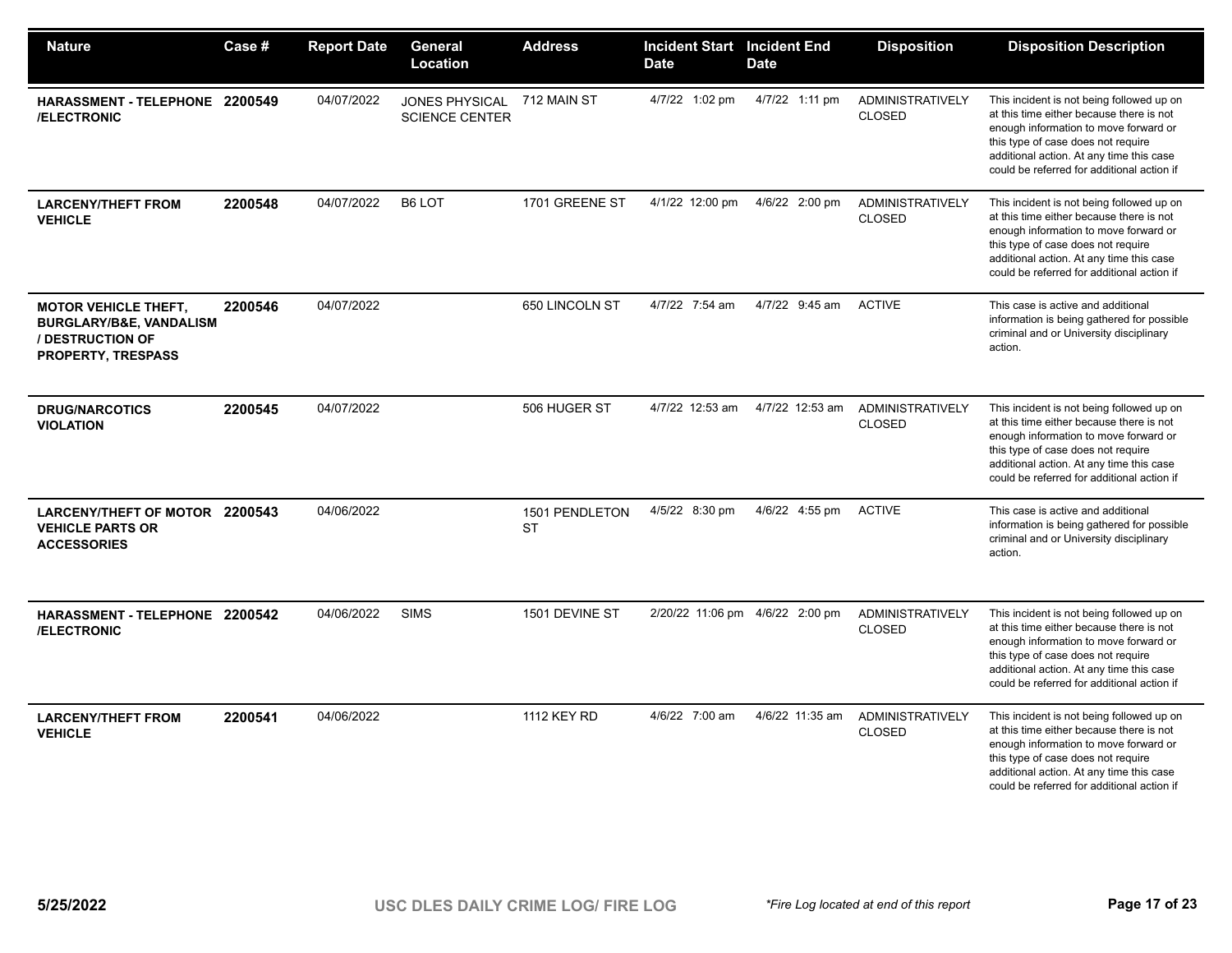| <b>Nature</b>                                                                  | Case #  | <b>Report Date</b> | General<br>Location                               | <b>Address</b>                       | <b>Incident Start Incident End</b><br><b>Date</b> | <b>Date</b>                      | <b>Disposition</b>                       | <b>Disposition Description</b>                                                                                                                                                                                                                                 |
|--------------------------------------------------------------------------------|---------|--------------------|---------------------------------------------------|--------------------------------------|---------------------------------------------------|----------------------------------|------------------------------------------|----------------------------------------------------------------------------------------------------------------------------------------------------------------------------------------------------------------------------------------------------------------|
| HARASSMENT - TELEPHONE 2200533<br>/ELECTRONIC                                  |         | 04/04/2022         | <b>THOMSON</b><br>STUDENT HEALTH<br><b>CENTER</b> | 1409 DEVINE ST                       |                                                   | 10/1/21 12:00 am 4/4/22 3:00 pm  | ADMINISTRATIVELY<br><b>CLOSED</b>        | This incident is not being followed up on<br>at this time either because there is not<br>enough information to move forward or<br>this type of case does not require<br>additional action. At any time this case<br>could be referred for additional action if |
| <b>LARCENY OF BICYCLE</b>                                                      | 2200526 | 04/03/2022         | <b>MAXCY COLLEGE</b>                              | 1332 PENDLETON<br><b>ST</b>          | 4/2/22 10:00 pm                                   | 4/3/22 1:00 pm                   | <b>ADMINISTRATIVELY</b><br><b>CLOSED</b> | This incident is not being followed up on<br>at this time either because there is not<br>enough information to move forward or<br>this type of case does not require<br>additional action. At any time this case<br>could be referred for additional action if |
| TRAFFIC / DUI, FAKE / OTHER 2200523<br><b>ID USE</b>                           |         | 04/03/2022         |                                                   | 451 BLOSSOM<br>ST/HUGER ST           | 4/3/22 3:11 am                                    | 4/3/22 3:25 am                   | <b>CLEARED BY</b><br><b>ARREST</b>       | An arrest has been made in this case and<br>is being referred to the local judicial<br>system.                                                                                                                                                                 |
| <b>DRUG/NARCOTICS</b><br><b>VIOLATION, DRUG</b><br><b>EQUIPMENT VIOLATIONS</b> | 2200521 | 04/03/2022         |                                                   | 1149 BLANDING<br><b>ST/MAIN ST</b>   | 4/3/22 1:05 am                                    | 4/3/22 1:05 am                   | <b>ADMINISTRATIVELY</b><br><b>CLOSED</b> | This incident is not being followed up on<br>at this time either because there is not<br>enough information to move forward or<br>this type of case does not require<br>additional action. At any time this case<br>could be referred for additional action if |
| <b>DRUG/NARCOTICS</b><br><b>VIOLATION</b>                                      | 2200520 | 04/03/2022         |                                                   | 1032 TAYLOR<br><b>ST/ASSEMBLY ST</b> | 4/3/22 12:31 am                                   | 4/3/22 12:31 am                  | <b>ADMINISTRATIVELY</b><br><b>CLOSED</b> | This incident is not being followed up on<br>at this time either because there is not<br>enough information to move forward or<br>this type of case does not require<br>additional action. At any time this case<br>could be referred for additional action if |
| <b>TRAFFIC / DUI</b>                                                           | 2200517 | 04/02/2022         |                                                   | 1131 HARDEN<br>ST/GERVAIS ST         | 4/2/22 1:34 am                                    | 4/2/22 1:34 am                   | <b>CLEARED BY</b><br><b>ARREST</b>       | An arrest has been made in this case and<br>is being referred to the local judicial<br>system.                                                                                                                                                                 |
| <b>MOTOR VEHICLE THEFT</b>                                                     | 2200512 | 04/01/2022         |                                                   | 506 HUGER ST                         |                                                   | 3/31/22 11:32 pm 4/1/22 10:30 am | <b>CLEARED BY</b><br><b>ARREST</b>       | An arrest has been made in this case and<br>is being referred to the local judicial<br>system.                                                                                                                                                                 |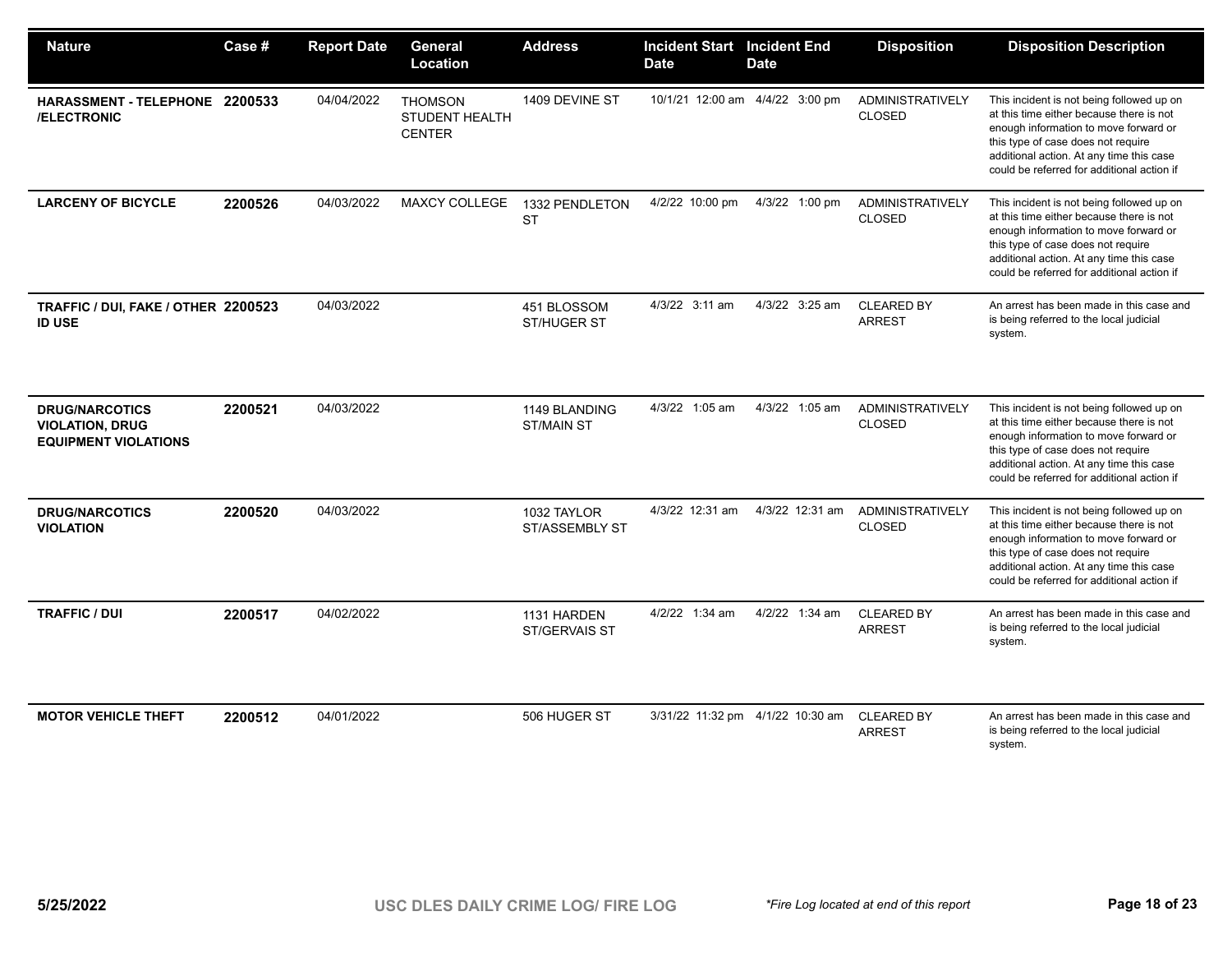| <b>Nature</b>                                                                                                   | <b>Case</b> # | <b>Report Date</b> | General<br>Location                                        | <b>Address</b>                                 | <b>Incident Start Incident End</b><br><b>Date</b> | <b>Date</b>                                  | <b>Disposition</b>                                | <b>Disposition Description</b>                                                                                                                                                                                                                                 |
|-----------------------------------------------------------------------------------------------------------------|---------------|--------------------|------------------------------------------------------------|------------------------------------------------|---------------------------------------------------|----------------------------------------------|---------------------------------------------------|----------------------------------------------------------------------------------------------------------------------------------------------------------------------------------------------------------------------------------------------------------------|
| <b>WEAPON LAW VIOLATIONS,</b><br><b>DRUG/NARCOTICS</b><br><b>VIOLATION</b>                                      | 2200509       | 04/01/2022         |                                                            | 1645 GERVAIS<br>ST/HENDERSON ST                | 4/1/22 2:26 am                                    | 4/1/22 2:26 am                               | <b>CLEARED BY</b><br><b>ARREST</b>                | An arrest has been made in this case and<br>is being referred to the local judicial<br>system.                                                                                                                                                                 |
| <b>DRUG/NARCOTICS</b><br><b>VIOLATION, DRUG</b><br><b>EQUIPMENT VIOLATIONS</b>                                  | 2200508       | 04/01/2022         | BENSON SCHOOL 226 BULL ST                                  |                                                | 4/1/22 12:59 am                                   | 4/1/22 12:59 am                              | <b>ACTIVE</b>                                     | This case is active and additional<br>information is being gathered for possible<br>criminal and or University disciplinary<br>action.                                                                                                                         |
| ALCOHOL - UNDERAGE USE / 2200507<br><b>POSSESSION</b>                                                           |               | 03/31/2022         | <b>WILLIAMS BRICE</b><br><b>FOOTBALL</b><br><b>STADIUM</b> | 1000 GEORGE<br><b>ROGERS BLVD</b>              | 3/31/22 9:47 pm                                   |                                              | 3/31/22 9:47 pm ADMINISTRATIVELY<br>CLOSED        | This incident is not being followed up on<br>at this time either because there is not<br>enough information to move forward or<br>this type of case does not require<br>additional action. At any time this case<br>could be referred for additional action if |
| <b>LARCENY/ALL OTHER</b>                                                                                        | 2200505       | 03/31/2022         | <b>RESIDENCE HALL</b>                                      | HONORS COLLEGE 1215 BLOSSOM ST 3/31/22 1:15 pm |                                                   |                                              | 3/31/22 1:30 pm ADMINISTRATIVELY<br><b>CLOSED</b> | This incident is not being followed up on<br>at this time either because there is not<br>enough information to move forward or<br>this type of case does not require<br>additional action. At any time this case<br>could be referred for additional action if |
| <b>DRUG/NARCOTICS</b><br><b>VIOLATION, WEAPON LAW</b><br><b>VIOLATIONS, DRUG</b><br><b>EQUIPMENT VIOLATIONS</b> | 2200502       | 03/31/2022         |                                                            | 834 ASSEMBLY<br>ST/COLLEGE ST                  |                                                   | 3/31/22 12:55 am 3/31/22 12:55 am CLEARED BY | <b>ARREST</b>                                     | An arrest has been made in this case and<br>is being referred to the local judicial<br>system.                                                                                                                                                                 |
| <b>WEAPON LAW VIOLATIONS,</b><br><b>DRUG/NARCOTICS</b><br><b>VIOLATION</b>                                      | 2200501       | 03/30/2022         |                                                            | 1130 PICKENS<br>ST/GERVAIS ST                  | 3/30/22 9:40 pm                                   | 3/30/22 9:40 pm                              | <b>CLEARED BY</b><br><b>ARREST</b>                | An arrest has been made in this case and<br>is being referred to the local judicial<br>system.                                                                                                                                                                 |
| VANDALISM / DESTRUCTION 2200499<br>OF PROPERTY                                                                  |               | 03/30/2022         | <b>RUSSELL HOUSE</b>                                       | 1400 GREENE ST                                 | 3/30/22 2:20 pm                                   | 3/30/22 3:20 pm                              | <b>ADMINISTRATIVELY</b><br><b>CLOSED</b>          | This incident is not being followed up on<br>at this time either because there is not<br>enough information to move forward or<br>this type of case does not require<br>additional action. At any time this case<br>could be referred for additional action if |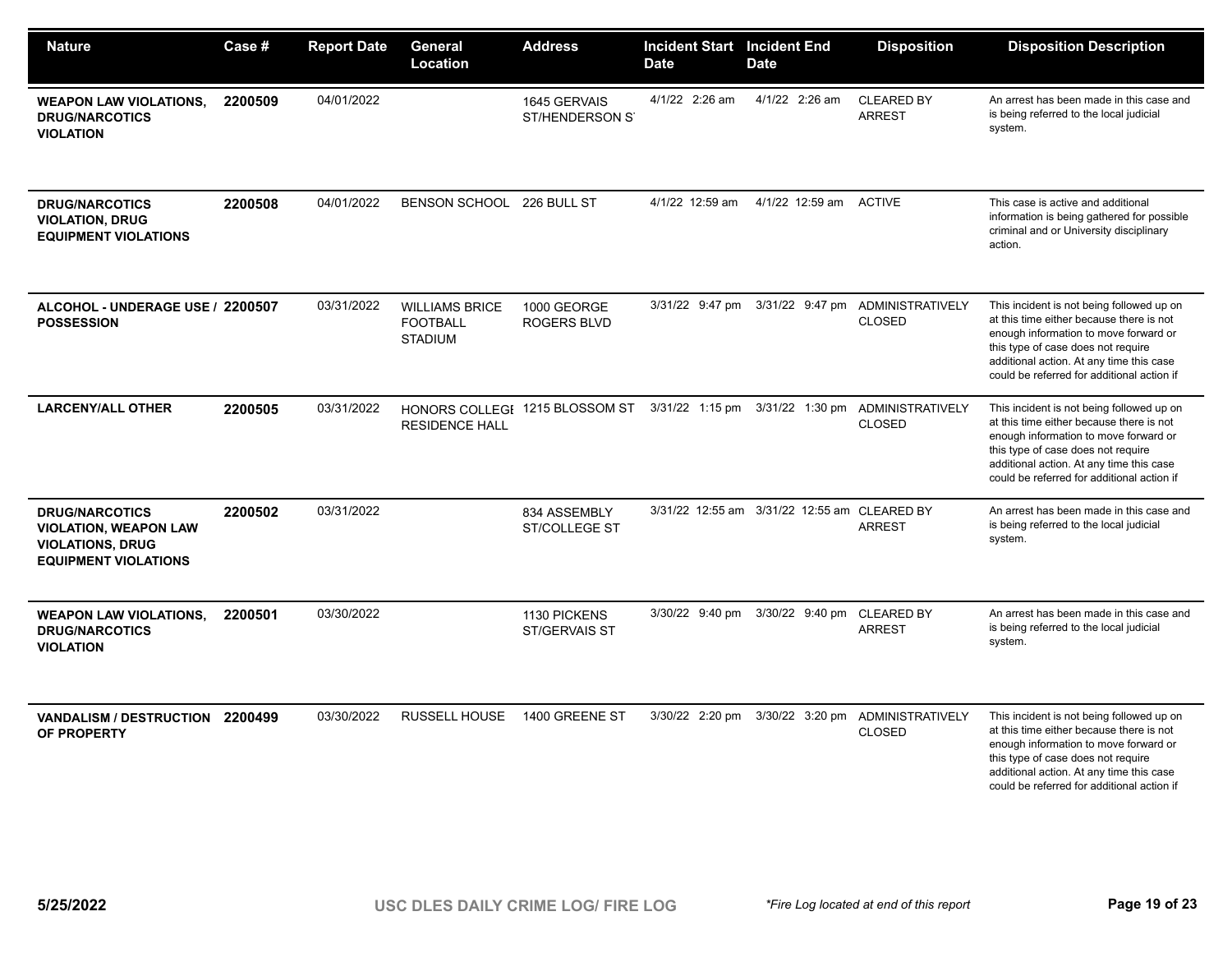| <b>Nature</b>                                                                   | Case #  | <b>Report Date</b> | General<br>Location                            | <b>Address</b>                | <b>Incident Start Incident End</b><br><b>Date</b> | <b>Date</b>                                  | <b>Disposition</b>                                                  | <b>Disposition Description</b>                                                                                                                                                                                                                                 |
|---------------------------------------------------------------------------------|---------|--------------------|------------------------------------------------|-------------------------------|---------------------------------------------------|----------------------------------------------|---------------------------------------------------------------------|----------------------------------------------------------------------------------------------------------------------------------------------------------------------------------------------------------------------------------------------------------------|
| LARCENY/THEFT OF MOTOR 2200498<br><b>VEHICLE PARTS OR</b><br><b>ACCESSORIES</b> |         | 03/30/2022         |                                                | 506 HUGER ST                  | 3/28/22 4:30 pm                                   |                                              | 3/29/22 12:00 pm ADMINISTRATIVELY<br><b>CLOSED</b>                  | This incident is not being followed up on<br>at this time either because there is not<br>enough information to move forward or<br>this type of case does not require<br>additional action. At any time this case<br>could be referred for additional action if |
| <b>DRUG/NARCOTICS</b><br><b>VIOLATION</b>                                       | 2200496 | 03/30/2022         |                                                | 1449 BULL ST/<br>SUMTER ST    |                                                   |                                              | 3/30/22 2:35 am 3/30/22 2:35 am ADMINISTRATIVELY<br><b>CLOSED</b>   | This incident is not being followed up on<br>at this time either because there is not<br>enough information to move forward or<br>this type of case does not require<br>additional action. At any time this case<br>could be referred for additional action if |
| VANDALISM / DESTRUCTION 2200495<br>OF PROPERTY                                  |         | 03/30/2022         |                                                | 130 S ASSEMBLY<br><b>ST</b>   | 3/30/22 2:05 am                                   |                                              | 3/30/22 2:05 am ADMINISTRATIVELY<br><b>CLOSED</b>                   | This incident is not being followed up on<br>at this time either because there is not<br>enough information to move forward or<br>this type of case does not require<br>additional action. At any time this case<br>could be referred for additional action if |
| <b>DRUG/NARCOTICS</b><br><b>VIOLATION</b>                                       | 2200494 | 03/30/2022         |                                                | 1050 ASSEMBLY<br>ST/SENATE ST |                                                   |                                              | 3/30/22 12:42 am 3/30/22 12:42 am ADMINISTRATIVELY<br><b>CLOSED</b> | This incident is not being followed up on<br>at this time either because there is not<br>enough information to move forward or<br>this type of case does not require<br>additional action. At any time this case<br>could be referred for additional action if |
| <b>BURGLARY/B&amp;E</b>                                                         | 2200487 | 03/28/2022         | <b>JONES PHYSICAL</b><br><b>SCIENCE CENTER</b> | 712 MAIN ST                   |                                                   | 3/25/22 3:00 pm 3/28/22 11:00 am CLEARED BY  | <b>ARREST</b>                                                       | An arrest has been made in this case and<br>is being referred to the local judicial<br>system.                                                                                                                                                                 |
| <b>TRESPASS</b>                                                                 | 2200485 | 03/28/2022         |                                                | 1525 SENATE ST                |                                                   | 3/28/22 10:03 am 3/28/22 10:03 am CLEARED BY | <b>ARREST</b>                                                       | An arrest has been made in this case and<br>is being referred to the local judicial<br>system.                                                                                                                                                                 |
| VANDALISM / DESTRUCTION 2200486<br>OF PROPERTY                                  |         | 03/28/2022         | HORIZON PARKING 519 MAIN ST<br><b>GARAGE</b>   |                               |                                                   | 3/27/22 12:00 am 3/28/22 10:59 am ACTIVE     |                                                                     | This case is active and additional<br>information is being gathered for possible<br>criminal and or University disciplinary<br>action.                                                                                                                         |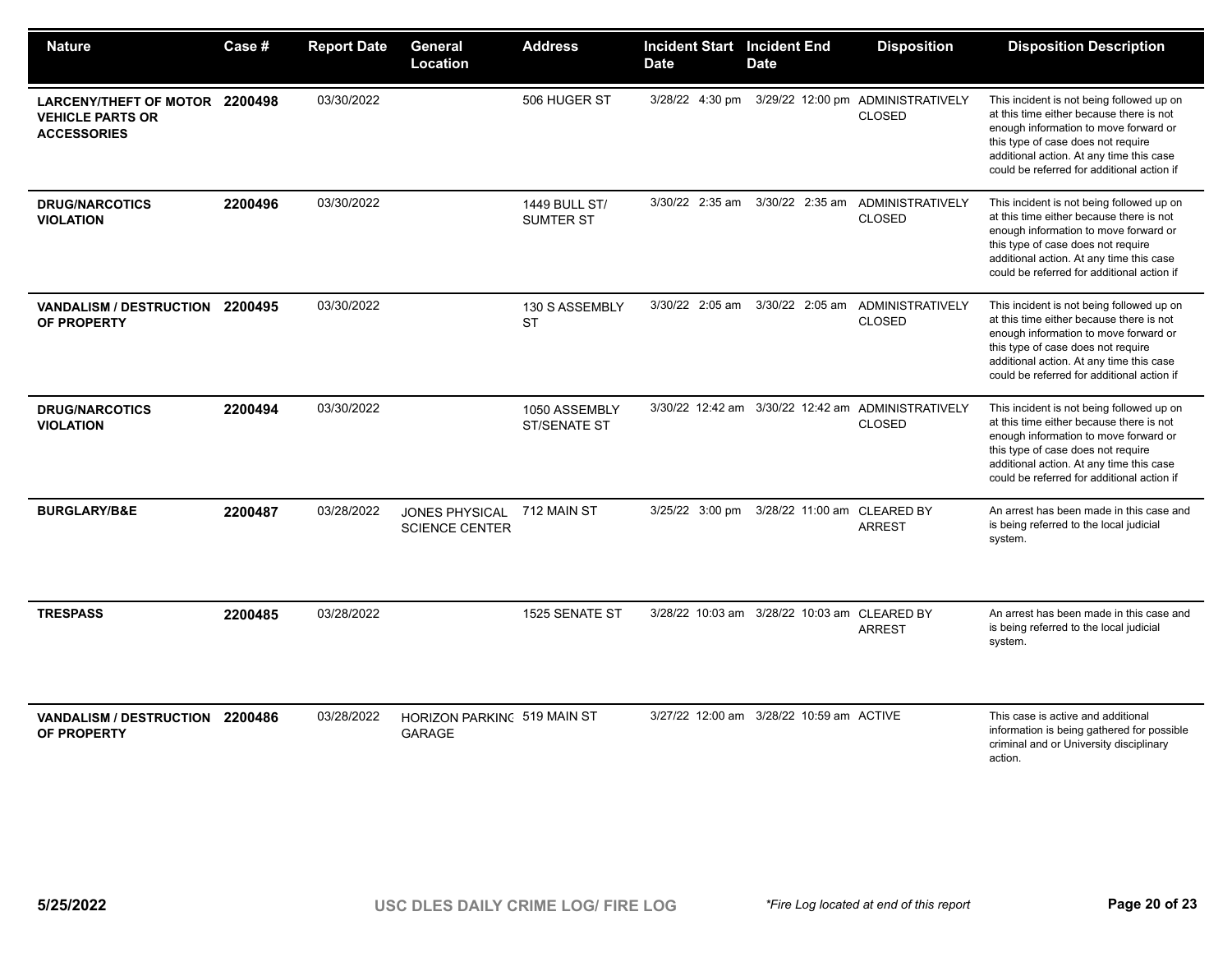| <b>Nature</b>                                                                    | Case #  | <b>Report Date</b> | General<br>Location                  | <b>Address</b>                              | <b>Incident Start</b> Incident End<br><b>Date</b> | <b>Date</b>                                  | <b>Disposition</b>                                                  | <b>Disposition Description</b>                                                                                                                                                                                                                                 |
|----------------------------------------------------------------------------------|---------|--------------------|--------------------------------------|---------------------------------------------|---------------------------------------------------|----------------------------------------------|---------------------------------------------------------------------|----------------------------------------------------------------------------------------------------------------------------------------------------------------------------------------------------------------------------------------------------------------|
| <b>TRESPASS</b>                                                                  | 2200484 | 03/28/2022         | HORSESHOE                            | 902 SUMTER ST                               | 3/28/22 3:54 am                                   |                                              | 3/28/22 3:55 am ADMINISTRATIVELY<br><b>CLOSED</b>                   | This incident is not being followed up on<br>at this time either because there is not<br>enough information to move forward or<br>this type of case does not require<br>additional action. At any time this case<br>could be referred for additional action if |
| TRAFFIC / DUI, ALCOHOL /<br><b>LIQUOR LAW VIOLATION</b>                          | 2200482 | 03/28/2022         |                                      | 1530 HUGER<br><b>ST/HAMPTON ST</b>          |                                                   | 3/28/22 12:32 am 3/28/22 12:32 am CLEARED BY | <b>ARREST</b>                                                       | An arrest has been made in this case and<br>is being referred to the local judicial<br>system.                                                                                                                                                                 |
| <b>DRUG/NARCOTICS</b><br><b>VIOLATION</b>                                        | 2200481 | 03/27/2022         | <b>DISCOVERY</b><br>PARKING GARAGE   | 821 PARK ST                                 |                                                   |                                              | 3/27/22 10:44 pm 3/27/22 11:01 pm ADMINISTRATIVELY<br><b>CLOSED</b> | This incident is not being followed up on<br>at this time either because there is not<br>enough information to move forward or<br>this type of case does not require<br>additional action. At any time this case<br>could be referred for additional action if |
| <b>TRESPASS</b>                                                                  | 2200475 | 03/26/2022         | <b>BULL STREET</b><br>PARKING GARAGE | 611 BULL ST                                 | 3/26/22 8:00 am                                   | 3/26/22 8:12 am                              | <b>CLEARED BY</b><br><b>ARREST</b>                                  | An arrest has been made in this case and<br>is being referred to the local judicial<br>system.                                                                                                                                                                 |
| <b>TRAFFIC / DUI</b>                                                             | 2200474 | 03/26/2022         |                                      | 936 SUMTER ST                               | 3/26/22 3:26 am                                   | 3/26/22 3:26 am                              | <b>CLEARED BY</b><br><b>ARREST</b>                                  | An arrest has been made in this case and<br>is being referred to the local judicial<br>system.                                                                                                                                                                 |
| <b>TRAFFIC / DUI, ALCOHOL /</b><br><b>LIQUOR LAW VIOLATION</b>                   | 2200472 | 03/26/2022         |                                      | 1238 ROSEWOOD<br>DR/S ASSEMBLY<br><b>ST</b> | 3/26/22 1:27 am                                   | 3/26/22 1:27 am CLEARED BY                   | <b>ARREST</b>                                                       | An arrest has been made in this case and<br>is being referred to the local judicial<br>system.                                                                                                                                                                 |
| BURGLARY/B&E, VANDALISM 2200466<br>/ DESTRUCTION OF<br><b>PROPERTY, TRESPASS</b> |         | 03/25/2022         |                                      | 1001 BLUFF RD                               |                                                   | 3/25/22 10:58 am 3/25/22 10:58 am            | <b>CLEARED BY</b><br><b>ARREST</b>                                  | An arrest has been made in this case and<br>is being referred to the local judicial<br>system.                                                                                                                                                                 |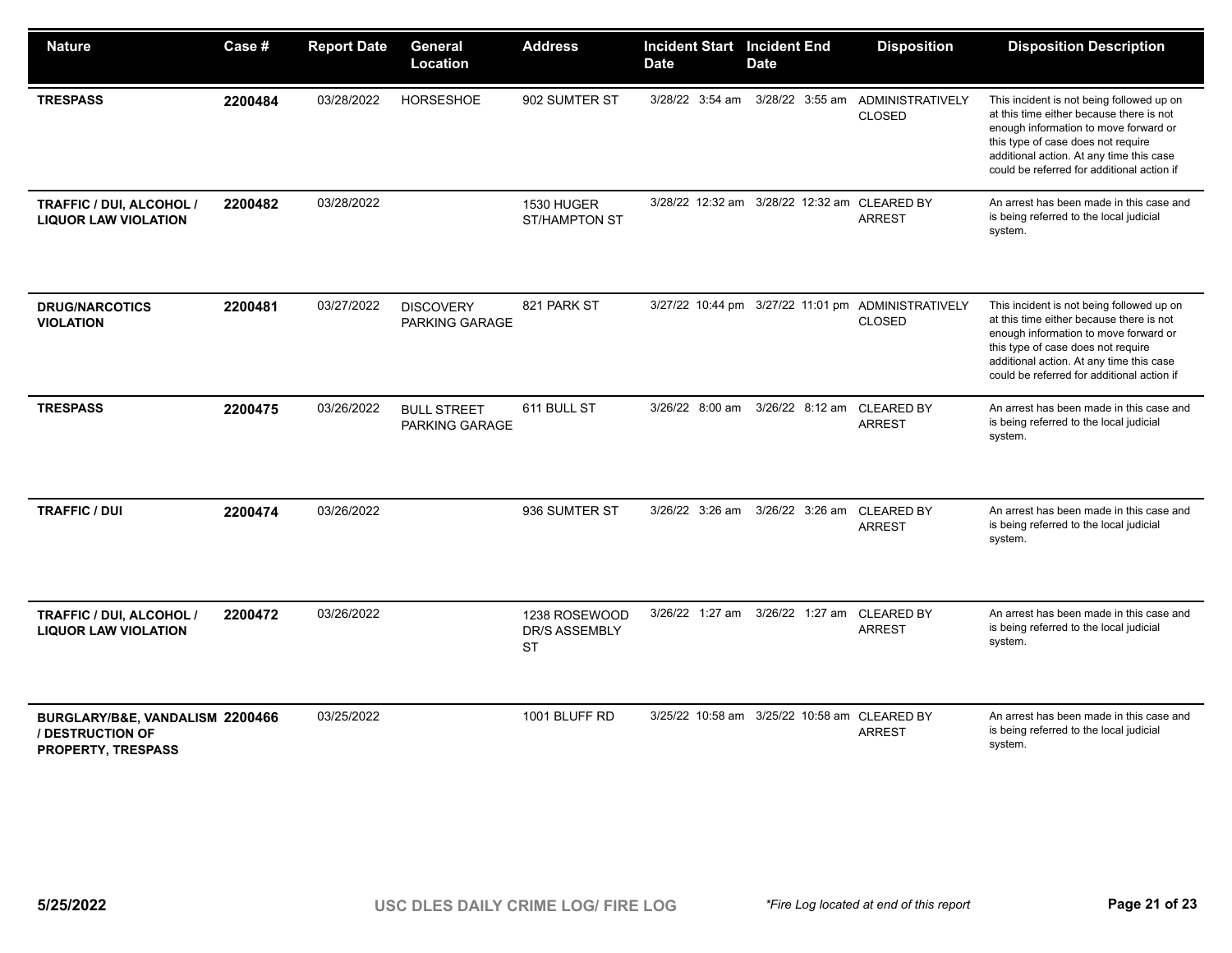| <b>Nature</b>                                         | Case #  | <b>Report Date</b> | General<br><b>Location</b> | <b>Address</b>                         | <b>Incident Start</b><br><b>Date</b> | <b>Incident End</b><br>Date                  | <b>Disposition</b>                | <b>Disposition Description</b>                                                                                                                                                                                                                                 |
|-------------------------------------------------------|---------|--------------------|----------------------------|----------------------------------------|--------------------------------------|----------------------------------------------|-----------------------------------|----------------------------------------------------------------------------------------------------------------------------------------------------------------------------------------------------------------------------------------------------------------|
| ALCOHOL - UNDERAGE USE / 2200465<br><b>POSSESSION</b> |         | 03/25/2022         | <b>BATES HOUSE</b>         | 1423 WHALEY ST                         | 3/25/22 5:55 am                      | 3/25/22 5:55 am                              | ADMINISTRATIVELY<br><b>CLOSED</b> | This incident is not being followed up on<br>at this time either because there is not<br>enough information to move forward or<br>this type of case does not require<br>additional action. At any time this case<br>could be referred for additional action if |
| <b>TRAFFIC / DUI</b>                                  | 2200463 | 03/25/2022         |                            | 1534 PENDLETON<br><b>ST/PICKENS ST</b> |                                      | 3/25/22 12:31 am 3/25/22 12:31 am CLEARED BY | <b>ARREST</b>                     | An arrest has been made in this case and<br>is being referred to the local judicial<br>system.                                                                                                                                                                 |